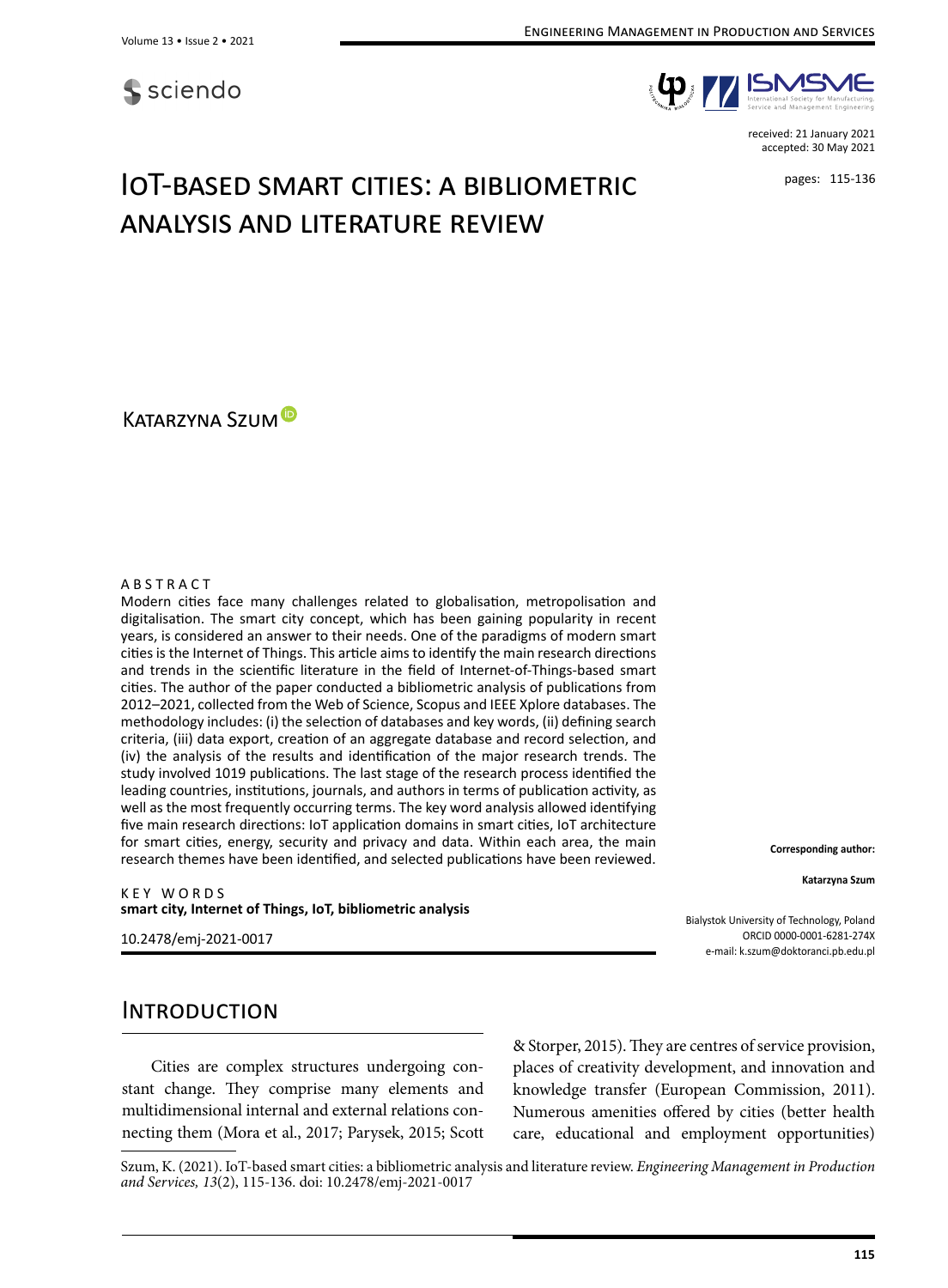make them a desirable direction for migrants from rural areas (Gosnell & Abrams, 2009), which results in the dynamic growth of cities and in the depopulation of rural areas. Currently, over 55% of the world's population lives in cities, and this percentage is projected to increase to 68% by 2050 (United Nations Human Settlements Programme, 2020). Rapid urbanisation makes cities catalysts for economic development at all spatial scales (national, regional and local) (United Nations Human Settlements Programme, 2020). However, the constant influx of population requires the development of transport, technical and communication infrastructure, and, thus, involves the need to occupy unused land and undertake tremendous investments. Enormous population growth can also lead to an increase in unemployment and a decrease in the quality of life of urban residents (Habibi & Asadi, 2011). Urban sprawl is also associated with several processes that affect the environment, including increased energy consumption and air pollution, reduced open space, and hindered waste management (Gil-Garcia et al., 2015). Thus, modern cities face new challenges related to management, logistics, communication, and environmental protection, ensuring high quality of life, and involving residents in decisionmaking processes (Winkowska et al., 2019; Winkowska & Szpilko, 2020). Years of research on cities specificity have led to many concepts of their development. Currently, additional growth factors are identified, among which advanced technologies play a leading role (Stawasz et al., 2012). The penetration of a broader technological trend — the Internet and ICT technologies — into the physical structures of the city has led to the smart city concept (Prado et al., 2016). It is an integrated system that uses advanced technologies to improve the flow of information, increase the quality of life of residents, and ensure sustainable economic development (Rudewicz, 2019). Smart cities constantly evolve, using the latest technological developments, making it difficult to create a single, consistent definition of the concept. Moreover, the fourth industrial revolution has brought new technologies with unprecedented scope and speed of development. It sheds new light on the functioning of smart cities (Ratti, n.d.). One pillar of the fourth industrial revolution is the Internet of Things. It is a vision of an integrated and distributed network of connected and communicating objects equipped with sensors, transmitters, and protocols (Xia et al., 2012; Zanella et al., 2014). IoT solutions allow cities to optimise the use of resources and increase the quality and availability of

There are many publications in the literature addressing smart cities. However, no attempt has been made to provide a comprehensive picture of the current state of research on IoT-based smart cities from a bibliometric perspective. This article evaluates the scientific production in papers on IoT-based smart cities. The study included a bibliometric analysis of publications from 2012 to 2021 available in Scopus, Web of Science and IEEE Xplore databases. Bibliometric analysis is a method that enables the evaluation of scientific research, identification of main research directions and development trends in a given research area. It involves the application of quantitative techniques. The first stage of the study included an analysis of the publications, their subject areas, changes in their number over the years and identification of the most frequently cited articles, the most productive authors, journals, countries and institutions. In the second stage, the most frequently occurring key words in IoT-based smart cities were presented. The publication comprises four parts. The first part presents the theoretical basis of the smart city concept and the Internet of Things paradigm. The second and third parts consist of, respectively, a description of the methodology of the analysis and its results. The final part discusses the results and presents conclusions.

# 1. Literature review

#### **1.1. Smart cities**

Concepts of urban development have changed over the years, depending on current needs and trends (Saad et al., 2014). Since the birth of digital computing in 1950, digital technologies have penetrated cities. Before the beginning of the 21st century, there were already hundreds of publications addressing the digitisation of cities and its impact on urban residents. New concepts have emerged with information technology as the catalyst for urban development, i.e., computable cities or cyber cities (Kitchin et al., 2018). In the '90s, the concept of a smart city appeared in consideration of urban development (Dameri & Cocchia, 2011; Lombardi et al., 2012). Spread of the Internet and the development of information and communication technologies (Mohanty, 2016) allowed for easier creation, analysis, and transmission of information. It increased creativity and innovation and started creating an information society (Yun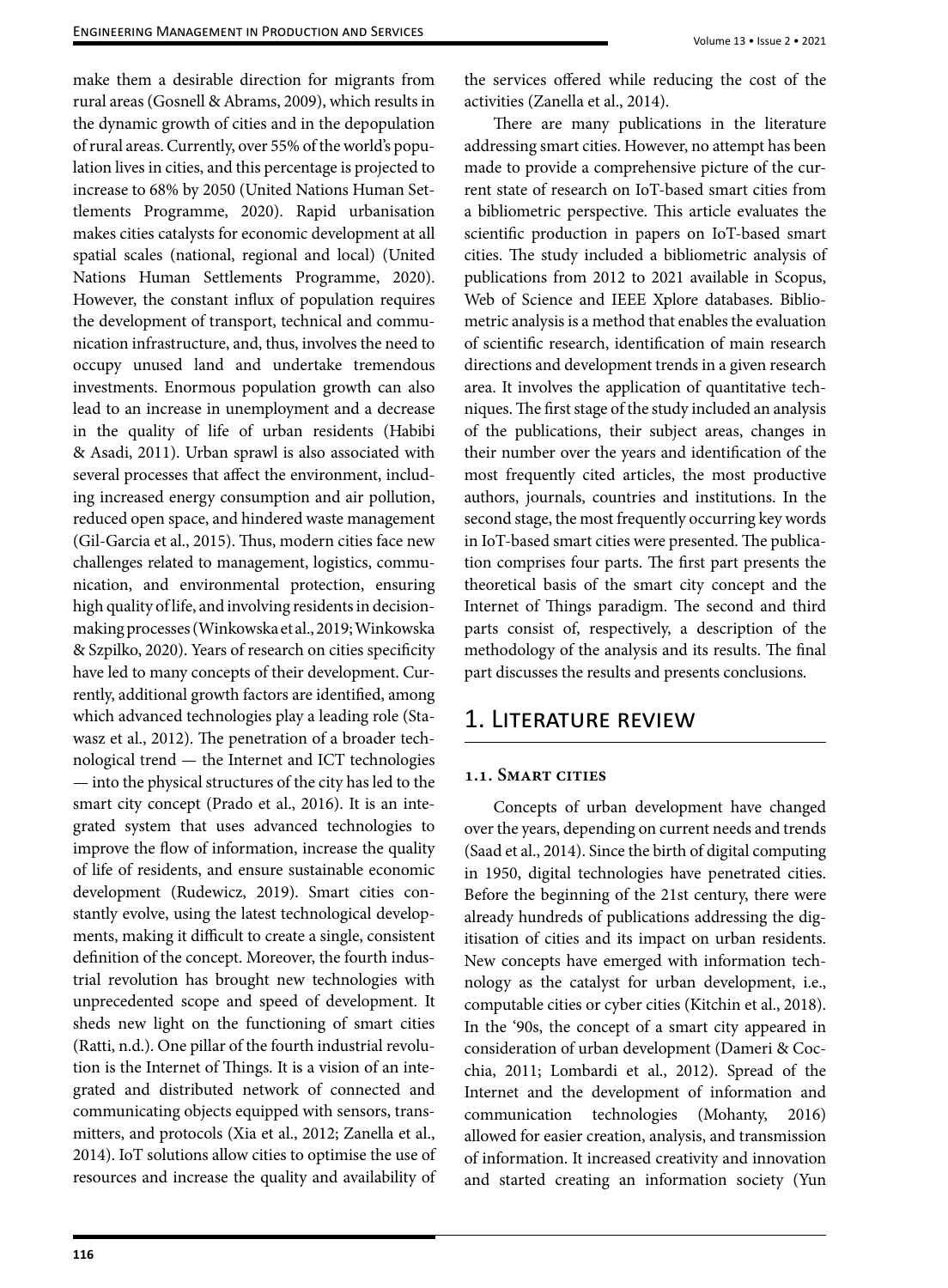& Lee, 2019). The expansion of the existing city model into a new digital dimension (Roberts, n.d.) required the integration of physical and virtual environments.

The potential of new technologies for the efficient and effective functioning of territorial units makes smart cities an attractive vision for researchers, policymakers and urban planners (Yigitcanlar et al., 2019). Besides the smart city concept, related concepts appear in the literature, often used as alternative terms to smart city, i.e., digital city (Dameri & Cocchia, 2011; Ishida, 2017), wired city (Dutton, 2019; Strauss et al., 1996), information city (Hepworth, 1990), ubiquitous city (Shin, 2009), sensing/sensor city (D'Amico et al., 2020), tech city (Nathan & Vandore, 2014), hybrid city (Streitz, 2015) or electronic city (Tohidi & Jabbari, 2011). Undoubtedly, the smart city concept has become the most popular. However, a definite increase of interest in the scientific community occurred after 2011 (Winkowska et al., 2019), when the European Union started promoting the "smart" principle as one of the main directions of urban development (Dameri & Cocchia, 2011; Hajduk, 2016).

Despite its growing popularity, no single, coherent definition of a smart city has yet been created (Min, Yoon, & Furuya, 2019), and the literature provides many descriptions (Albino, Berardi, & Dangelico, 2015; Lima et al., 2020; Bashynska & Dyskina; 2018; Szpilko, 2020). Most often, the city's intelligence is assumed to be demonstrated by the existence of six "smart" dimensions: governance, economy, living, people, mobility and environment (Caragliu, Del Bo, & Nijkamp, 2011; Lombardi et al., 2012; Winkowska et al., 2019). Table 1 presents the description and characteristics of smart city dimensions.

It can be noted that the dimensions of a smart city do not focus only on technological aspects (Table 1). As Caragliu et al. pointed (2011) out, a city can be called smart if the investments (in transport infrastructure, information and communication infrastructure, and social capital) with simultaneous rational management of resources and inhabitants' involvement in the management process, ensure high quality of life and economic growth. Technologies play the role of tools that improve the functioning of the mentioned areas. According to Partridge (2004), a smart city is a place where technology facilitates access to public services, accelerates the flow of information and strengthens freedom of speech. According to Washburn et al. (2010), the concept is to use Smart Computing technologies to create key services and urban infrastructure elements. Bakıcı et al. (2013) defined it as a city having ICT and Web 2.0 technologies integrated with other activities to improve the management and facilitate the identification of new solutions in the field. All the taken actions aim to ensure the sustainable development of the city and the high quality of life for its residents. Although most definitions emphasise that technologies are only a tool to achieve certain goals, they are undoubtedly one of the key elements that prove the "intelligence" of cities (Gil-Garcia et al., 2015).

In recent years, technologies of unprecedented scope and efficiency have emerged. Many researchers emphasise that the changes taking place unequivocally signal the beginning of the next industrial revolution. Devices no longer serve only to connect users to the Internet but integrate the physical world with the digital world, creating cyber-physical systems (CPS) (Borgia, 2014). As Borgia pointed out, CPS are based on four key elements: advanced robotics, autonomous vehicles, knowledge-based work automation, and the Internet of Things. A smart city is

| Tab. 1. Characteristics of smart city dimensions |  |
|--------------------------------------------------|--|
|--------------------------------------------------|--|

| <b>DIMENSION</b>  | <b>CHARACTERISTICS</b>                                                                                                                                                                                                           |
|-------------------|----------------------------------------------------------------------------------------------------------------------------------------------------------------------------------------------------------------------------------|
| Smart people      | A city that is socially and ethnically diverse, with highly qualified, experienced, open-minded, creative and<br>engaged citizens.                                                                                               |
| Smart living      | A city attractive to live in, with a high level of social cohesion, whose residents have a sense of security, good<br>housing conditions, high quality medical and educational services, and access to culture.                  |
| Smart governance  | A city with a transparent system of governance, using services that facilitate management and strengthen<br>public participation, in which various actors are involved in decision-making processes.                             |
| Smart economy     | A productive, innovative and entrepreneurial city with a flexible labour market and a positive image, under-<br>taking national and international collaborations.                                                                |
| Smart mobility    | A city that is communicatively accessible at all scales (local, regional, national and international), equipped<br>with ICT infrastructure in which safe, sustainable and innovative forms of transport are used.                |
| Smart environment | A city with a low level of pollution, where resources are managed rationally, energy consumption is opti-<br>mised, alternative energy sources are used, and actions are taken to minimise the pressure on the environ-<br>ment. |

Source: elaborated by the author based on Giffinger et al., 2007; Sikora-Fernandez & Stawasz, 2016.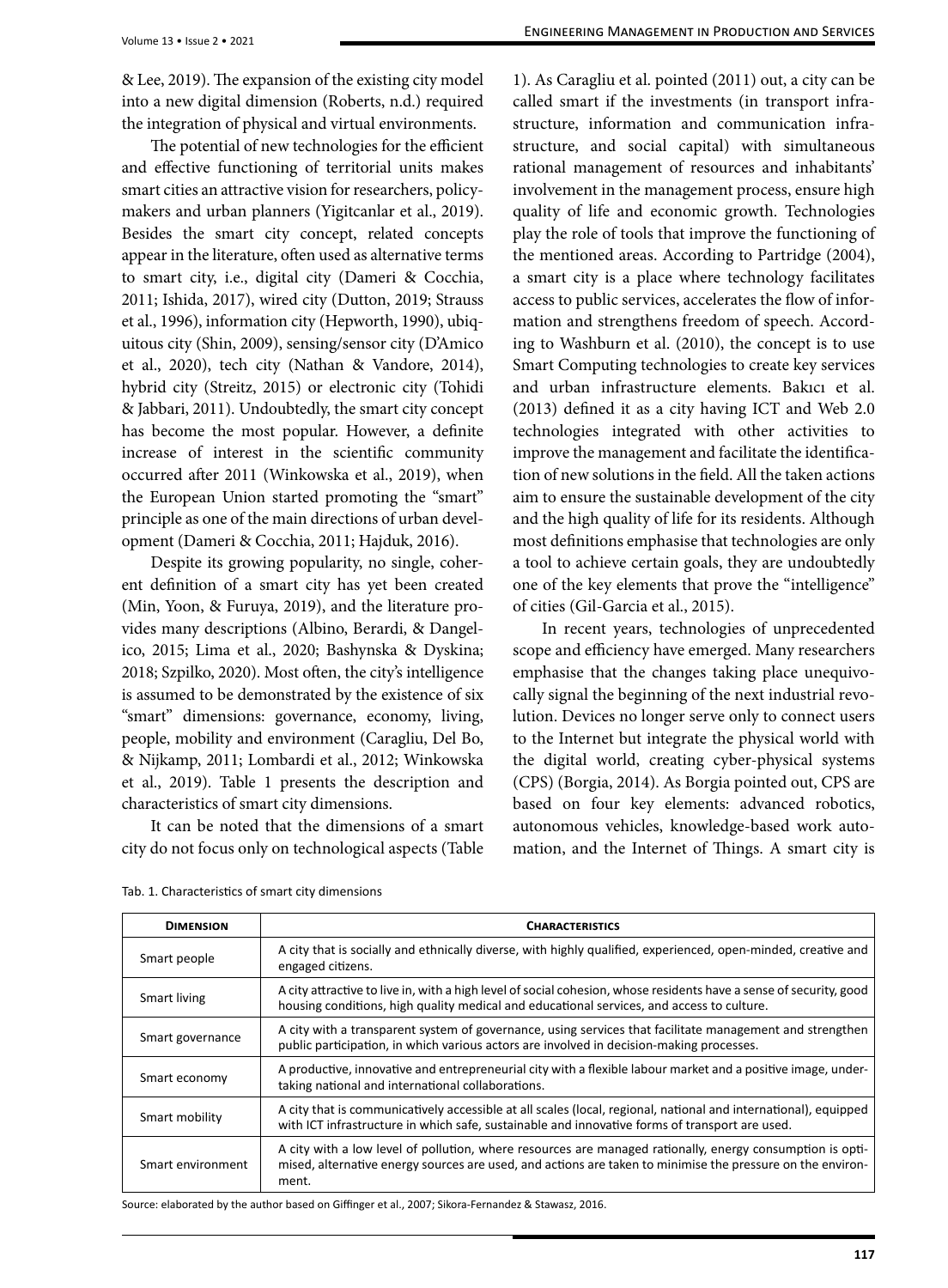one of the application areas of the Internet of Things (Pourghebleh & Navimipour, 2017).

#### **1.2.Internet of Things**

The term "Internet of Things" was introduced by Kevin Ashton in 1999. During a presentation for Procter & Gamble (P&G), he spelt out a vision of a world in which physical objects are connected to the Internet through sensors and a platform enabling a two-way exchange of information in real-time (Borgia, 2014). However, this concept gained popularity six years later, when the International Telecommunications Union presented a publication "The Internet of Things". This means that the IoT encompasses all objects, including those that were not previously part of a system (Swan, 2012). It is an integrated network that allows two-way communication between objects and users (human-to-human, thingto-thing, human-to-things) through the use of embedded sensors, processors and actuators, and communication solutions (e.g., Bluetooth, Wi-Fi, Zigbee) (Group et al., 2015; Yaqoob et al., 2017).

The perception of the Internet of Things depends on the research context. According to Lynn et al. (2020), the literature presents two main conceptualisations of the IoT. The first includes only technical aspects, while the second also considers all interactions between technical and social elements. Based on Sethi and Sarangi (2017), the IoT is not a single technology but a combination of a wide range of integrated technologies and communication protocols. These can include, e.g., cloud computing, fog computing, edge computing, RFID, WSAN, machineto-machine (M2M) communication, and IPv6 (Lynn et al., 2020). According to Atzori et al. (2010), the difficulties defining the Internet of Things also arise from the two-word structure of this term. It can be defined in two ways, from the perspective of the network (the internet-oriented vision) and things (the things-oriented vision). There is also a third semantic perspective (semantic-oriented vision). Based on Atzori, it is the most accurate view of the IoT as a common element of all three perspectives.

Numerous objects connected to the network generate vast amounts of data. According to Miorandi et al. (2012), the IoT is based on three basic functions of smart objects — traceability, communication, and interaction. Thus, IoT architecture should ensure security, reliability, scalability and interoperability of the entire system. The standard IoT architecture comprises five basic layers — perception (device),

network (transmission), middleware, application, and business layer. The first layer includes physical objects and sensors (RFID, infrared sensors, 2D-barcode), which collect data from the environment. The network layer allows the data to be transmitted to the processing system using technologies such as Wi-Fi, Bluetooth, 3G, UMTS or ZigBee (Sethi & Sarangi, 2017). This data is received, stored, processed and analysed by the middleware layer using technologies, such as big data analytics and cloud computing. The application layer manages the IoT application areas (smart homes, smart farming, smart cities, etc.) based on the information extracted from the previous layer. Then, data passes to the business layer, where business models, diagrams, and charts are created to determine possible future courses of action (Khan et al., 2012).

IoT can support many areas of daily life, i.e., smart health, smart education, smart buildings, smart industry or smart agriculture. It can be said that smart cities cover most of the potential application areas of IoT solutions (Romanowski & Lewicki, 2018). Fig. 1 shows examples of application areas of the Internet of Things in different dimensions of a smart city.

IoT improves the functioning of educational and medical services (smart education, smart health), increases the comfort of living (smart homes, smart buildings), strengthens public safety (personal tracking), facilitates resource and waste management (smart waste management), environmental monitoring (air quality, water quality, noise level), and allows for early detection of threats and optimisation of energy consumption. It helps to manage smart transport networks (smart roads, smart parking, smart bike systems, smart public transport, smart vehicles, real-time traffic management). IoT solutions also bring many economic benefits, shaping smart sectors of the urban economy (smart industry, smart retail, smart tourism). They also increase the transparency of city government activities and allow residents to participate in shaping city development (Mehmood et al., 2017; Zanella et al., 2014).

Despite its many benefits, the Internet of Things also brings a number of challenges related to (Elkhodr et al., 2016; Khan et al., 2012):

- ensuring privacy and security of:
	- information, which is related to the use of multiple identification technologies (i.e., RFID, 2D barcode) and risks of private information leakage;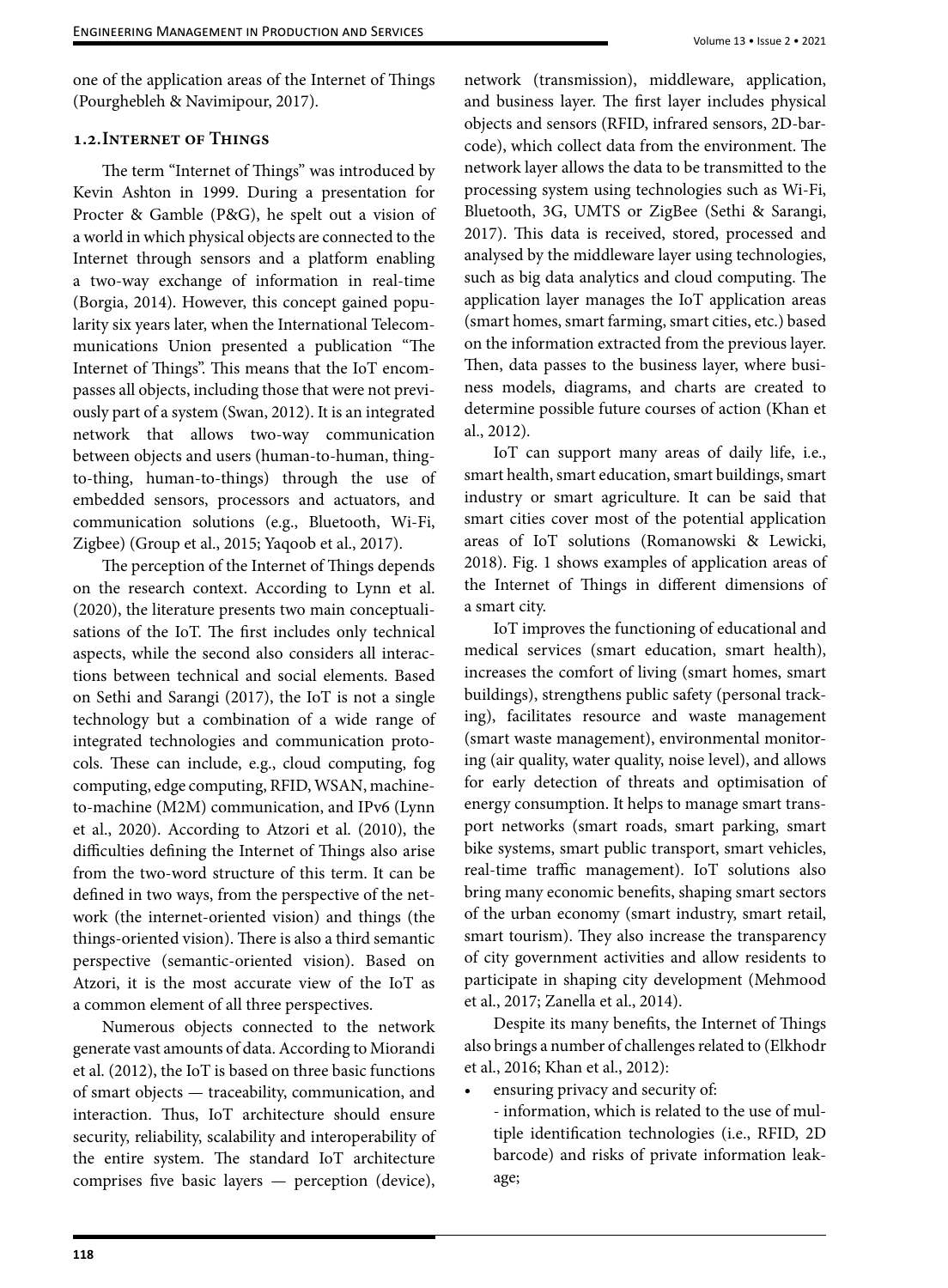

Fig. 1. Applications of IoT in smart cities

Source: elaborated by the author based on Borgia, 2014; Hui et al., 2017; Zanella et al., 2014.

- objects, considering a large number of objects at different locations, posing a risk of unauthorised interference;

- network, dealing with the transmission of vast amounts of data over a wireless network, which can result in an overload and create a risk of unauthorised access;

- data encryption;
- object management (switching on and off, changing target connection networks, detecting failures, updating software);
- identity management numerous objects connected to the network create problems with their nomenclature and identification;
- integration connecting multiple devices with different parameters and specifications can make it difficult to achieve interoperability of the entire system;
- optimisation of energy consumption the increasing number of smart devices and data transfer speeds are associated with higher energy consumption.

The effective implementation of the IoT concept in cities is influenced not only by technological issues but also by social, economic or political aspects. The factors that determine the development of smart cities include the level of digital skills of urban residents, their openness to change, the effectiveness of city

Fig. 2. Proposed methodology for bibliometric analysis

authorities in activities aimed at implementing the concept, and the level of investment in research and development activities.

### 2. Research methods

In an era of the increasing number of publications, the identification, synthesis, analysis and critical evaluation of their content is challenging. This has led to a growing interest in more systematic approaches to the evaluation of scientific production, with a greater emphasis on quantitative methods of data analysis (Ertz & Leblanc-Proulx, 2018; Keathley-Herring et al., 2016). Frequently used methods include bibliometric analysis (Keathley-Herring et al., 2016), which involves the use of quantitative techniques to identify the current state and developmental trends in a research area. Assessments based on bibliometric data are now the basis of research evaluation (Bornmann & Haunschild, 2017; Ellegaard & Wallin, 2015). The aim of the bibliometric analysis is to provide knowledge about the main research directions in a field, research trends, changes in the number of publications over the years, the most productive authors, journals, countries, or research units (Niñerola et al., 2019). Authors use this method both for "mature" research areas (Tran et al., 2019;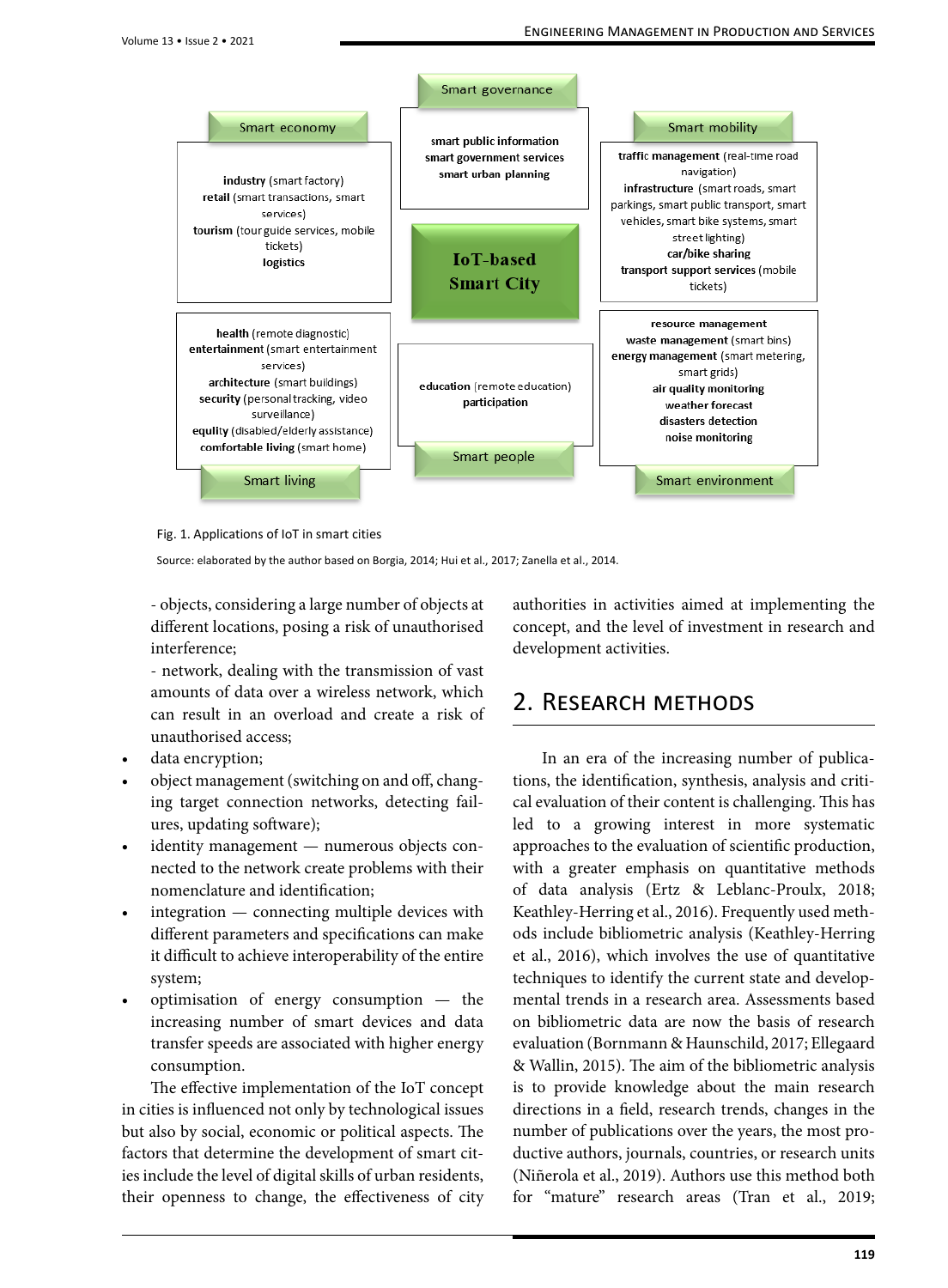Winkowska et al., 2019) and areas with fewer publications (Carrión-Mero et al., 2020; Lim et al., 2021; Tomaszewska & Florea, 2018; Winkowski, 2019). The bibliometric analysis methodology used to achieve the aim of this study is shown in Fig. 2.

The proposed methodology comprises four stages — the selection of scientific databases and key words, the selection of inclusion criteria, data export and aggregate database creation (including their selection), and the analysis of the publication set (Fig. 2). The last stage was divided into two sub-stages. The first involved identifying the most productive countries, organisations, journals, and authors, while the second stage identified the most frequent key words. Then, based on the term analysis, the review of the publication set, and the consultation with an expert, the terms were grouped into thematic clusters depicting the main research directions. Within each cluster, major thematic threads were identified, and selected level words, 4534 publications were reviewed.

The bibliometric analysis was performed based on publications available in Web of Science, Scopus and IEEE Xplore databases. It covers publications containing the phrases "smart cit\*" and "internet of things" or "iot" in the title. This restriction was made after an analysis of the initial search results, which included publications containing the indicated phrases in the title, abstract, or key words. Next, selected inclusion criteria were applied. The search was conducted for materials published between 2012 and 2021 in English. Articles, conference papers, books, book chapters, reviews and early access were considered. Other publication types (editorial materials, retracted publications, data papers, conference reviews, notes, short surveys, letters, undefined) were rejected. The results of the first search are presented in Table 2.

After searching the terms in titles, abstracts and key words, 4534 records were obtained in the Web of Science, 7809 in Scopus and 4391 in IEEE Xplore



Fig. 2. Proposed methodology for bibliometric analysis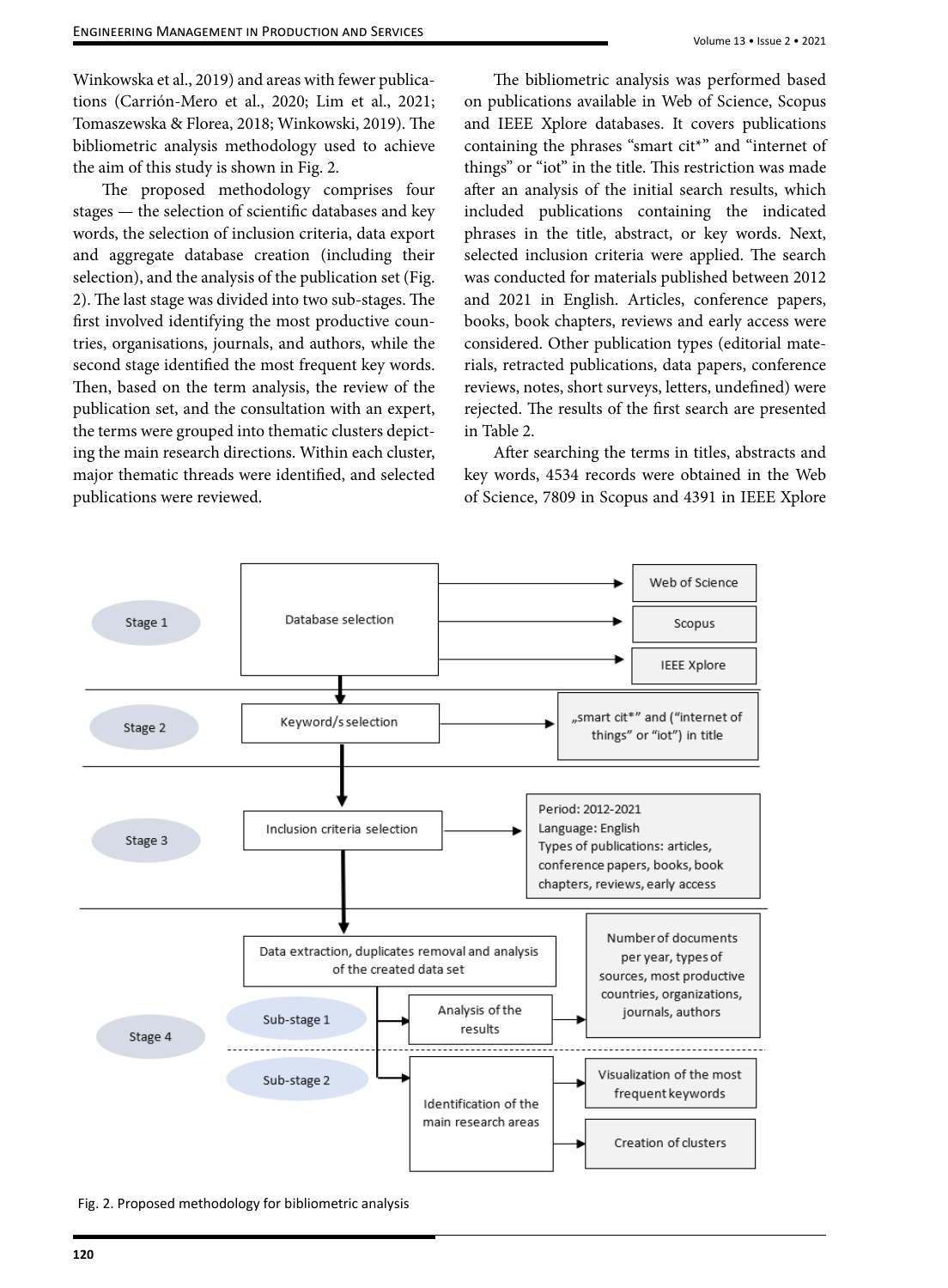#### Tab. 2. Results of the first search

| <b>STAGE</b>                                     | <b>WEB OF SCIENCE</b>                                     | <b>SCOPUS</b>                                                                       | <b>IEEE XPLORE</b>                                                                                           |
|--------------------------------------------------|-----------------------------------------------------------|-------------------------------------------------------------------------------------|--------------------------------------------------------------------------------------------------------------|
| Research query                                   | TS=("smart cit*") AND<br>TS=("internet of things" OR iot) | TITLE-ABS-KEY ("smart cit*")<br>AND TITLE-ABS-KEY ( "internet<br>of things" OR iot) | "All Metadata": "smart cit*"<br>AND<br>("All Metadata": "internet of<br>things" OR<br>"All Metadata": "iot") |
| Number of articles before<br>inclusion criteria  | 4534                                                      | 7809                                                                                | 4391                                                                                                         |
| Number of articles after inclu-<br>sion criteria | 4482                                                      | 7451                                                                                | 4389                                                                                                         |

Source: elaborated by the author based on the Web of Science, Scopus and IEEE Xplore databases.

Tab. 3. Results of the second search

| <b>STAGE</b>                                      | <b>WEB OF SCIENCE</b>                                             | <b>SCOPUS</b>                                                    | <b>IEEE XPLORE</b>                                                                                            |
|---------------------------------------------------|-------------------------------------------------------------------|------------------------------------------------------------------|---------------------------------------------------------------------------------------------------------------|
| Research query                                    | $TI=(n, smart cit**')$<br>AND TI=("internet of things"<br>OR iot) | TITLE("smart cit*") AND<br>TITLE("internet of things"<br>OR iot) | "Document title": "smart<br>cit*" AND ("Document title":<br>"internet of things" OR<br>"Document title": iot) |
| Number of articles before in-<br>clusion criteria | 661                                                               | 978                                                              | 459                                                                                                           |
| Number of articles after in-<br>clusion criteria  | 631                                                               | 945                                                              | 459                                                                                                           |

Source: elaborated by the author based on the Web of Science, Scopus and IEEE Xplore databases.

(Table 2). The adoption of inclusion criteria resulted in 4482, 7451, and 4389 records, respectively. The number of publications dated 2021 was 207, 616 and 292, respectively. A preliminary analysis of the results showed that many publications did not serve the aim of the study. Therefore, the search was limited to publications containing the indicated phrases in the title only. Results of the second search are presented in Table 3.

Entering queries yielded 661 records in Web of Science, 978 in Scopus, and 459 in the IEEE Xplore database. Finally, the adopted inclusion criteria resulted in 631, 945, and 459 records, respectively (Table 3). In 2021, 31 publications were registered in the Web of Science database, 72 in Scopus, and 26 in IEEE Xplore.

The file from each of the databases was downloaded. Next, one aggregate file containing 2032 records was created. After removing duplicates and incomplete records, a final set of 1019 records was analysed. The interest in the subject over the years, major research areas, most productive journals, organisations, countries, and authors, and most cited articles were presented. A graphical representation of the most frequently occurring key words and a map which reflects the co-occurrence of key words in the analysed set of publications were showed. The construction of the map in VOSviewer software required a thesaurus file (van Eck & Waltman, 2018).

### 3. Research results

The first stage of the study comprised the analysis of the interest in the issue over the years, identifying the predominant publication types and the major subject areas. These results were presented separately for each of the three databases. Fig. 3 shows the changes in the number of publications over the years.

For both databases, the number of publications rose during almost the entire period (2012–2019), with a slight decrease in 2020 (Fig. 3). We can observe a definite increase in interest after 2016. The total number of citations for publications indexed in the Web of Science database was 10198, the Scopus database — 16486, and the IEEE Xplore database — 8328. The number of uncited publications was 195, 258, and 163, respectively.

Fig. 4 shows the structure of publications by document type. In the Web of Science database, the largest part was comprised of articles (49.0%) and conference papers (44.6%). In the Scopus database, 50.8% were conference papers, while almost 41% were articles. In the IEEE Xplore, the largest part was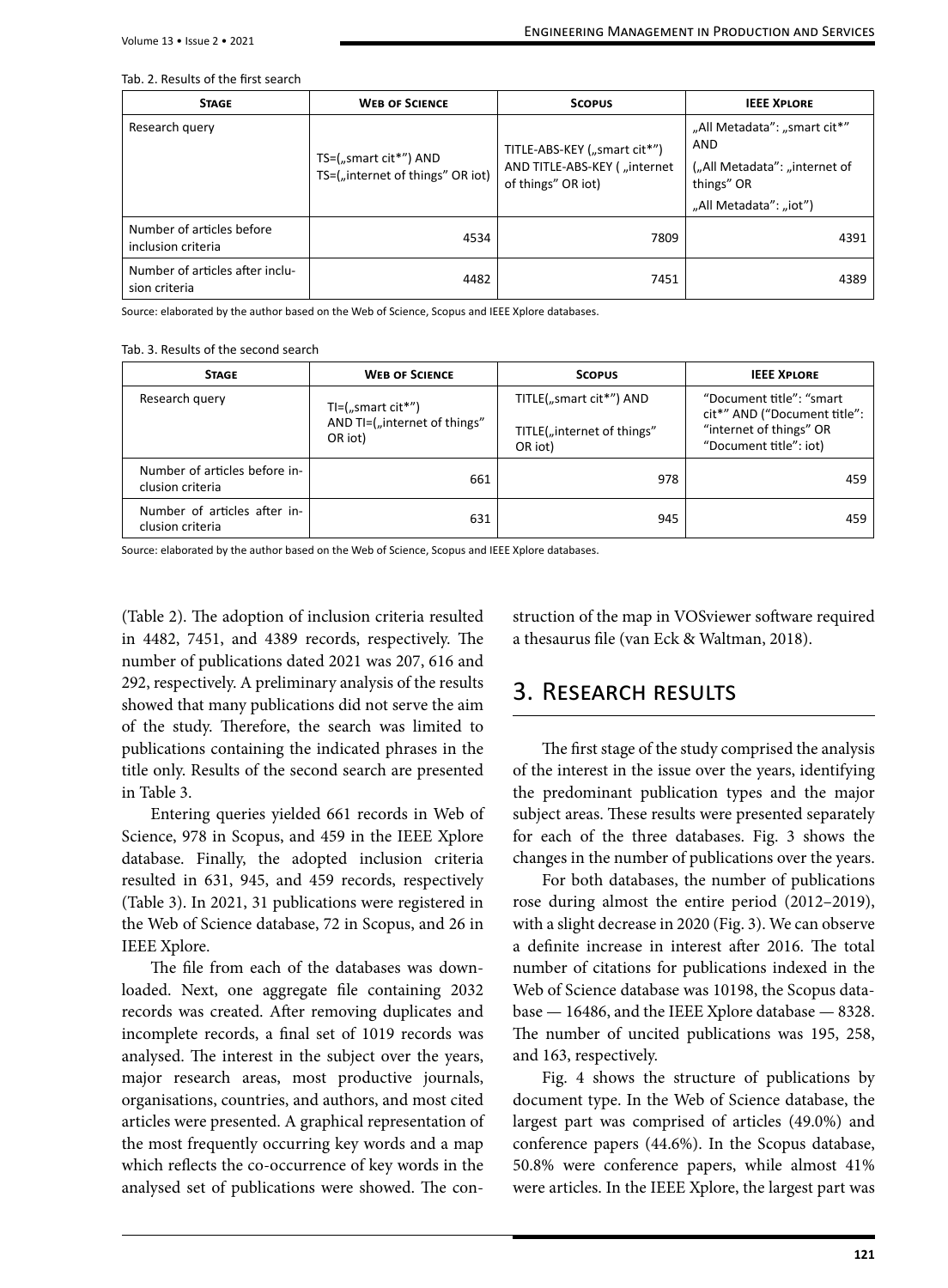

Fig. 3. Number of publications in the field of IoT-based smart cities in the Scopus, Web of Science and IEEE Xplore databases (indexed from January 2012 to March 2021)



Source: elaborated by the author based on the Web of Science, Scopus and IEEE Xplore databases.

Fig. 4. Type of documents: a) Web of Science, b) Scopus, c) IEEE Xplore

similarly conference papers (73.0%) and articles (24.8%).

Most publications in both databases are assigned to the areas of computer science and engineering, 34.1% and 26.3% in the case of the Web of Science database, and 37.6% and 23.2% in the case of the Scopus database, respectively. A significant proportion of publications in Web of Science are also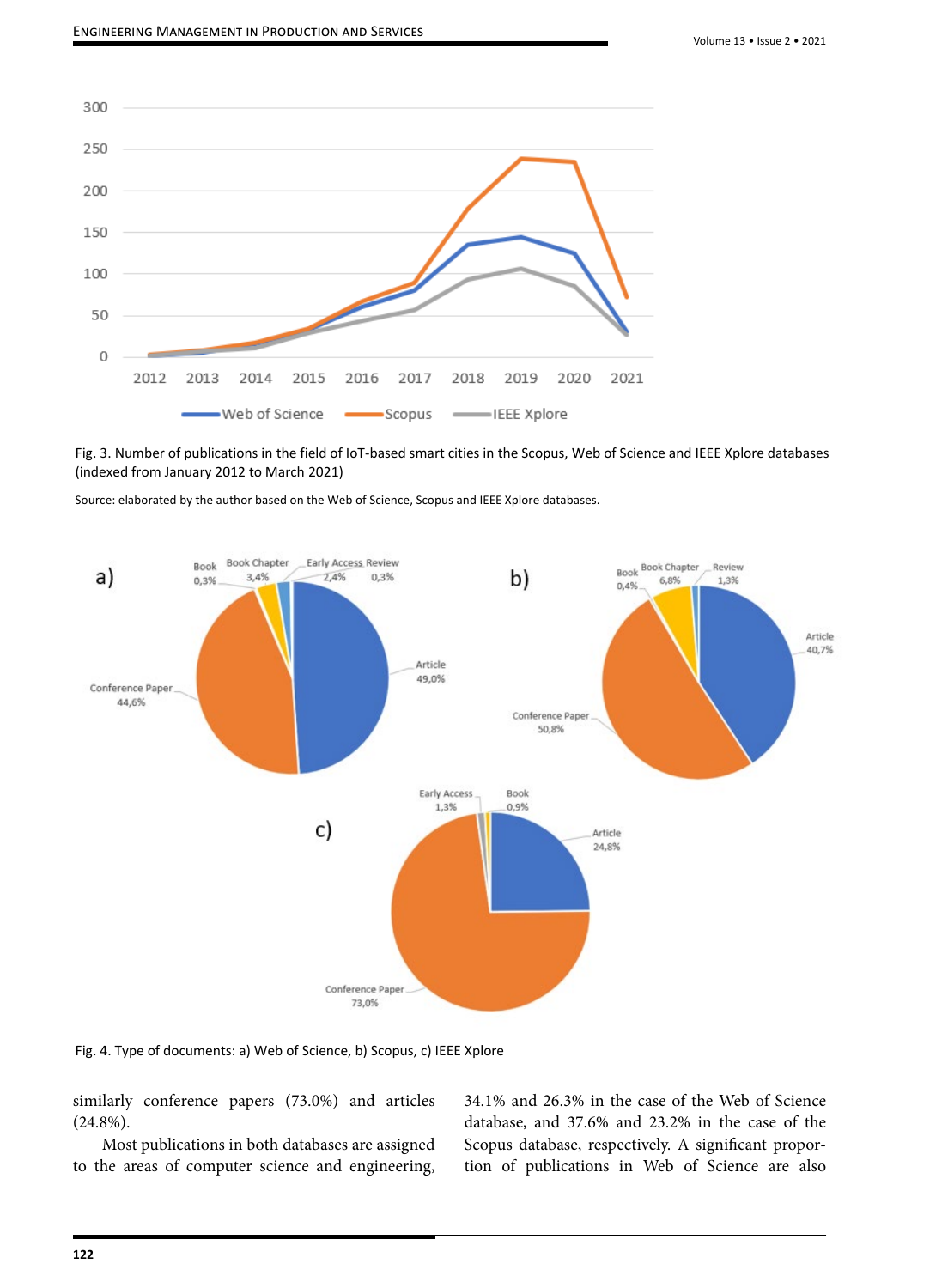Tab. 4. Most productive countries, organisations, journals and authors

|                |                                                                             |                                |       | <b>AVERAGE CITATION COUNT</b> |               |                              |  |  |  |
|----------------|-----------------------------------------------------------------------------|--------------------------------|-------|-------------------------------|---------------|------------------------------|--|--|--|
| No             | Ітем                                                                        | NР                             | %OFT  | <b>WOS</b>                    | <b>SCOPUS</b> | <b>IEEE</b><br><b>XPLORE</b> |  |  |  |
|                | <b>MOST PRODUCTIVE COUNTRIES</b>                                            |                                |       |                               |               |                              |  |  |  |
| 1              | India                                                                       | 254                            | 24.9% | 6.3                           | 6.0           | 4.5                          |  |  |  |
| 2              | <b>United States</b>                                                        | 153                            | 15.0% | 11.5                          | 14.5          | 14.6                         |  |  |  |
| 3              | China                                                                       | 133                            | 13.1% | 9.8                           | 15.7          | 7.7                          |  |  |  |
| 4              | Italy                                                                       | 74                             | 7.3%  | 59.7                          | 71.4          | 98.8                         |  |  |  |
| 5              | United Kingdom                                                              | 66                             | 6.5%  | 25.0                          | 34.4          | 7.2                          |  |  |  |
| 6              | Spain                                                                       | 58                             | 5.7%  | 19.1                          | 75.9          | 113.7                        |  |  |  |
| 7              | Saudi Arabia                                                                | 57                             | 5.6%  | 9.0                           | 13.0          | 11.3                         |  |  |  |
| 8              | South Korea                                                                 | 47                             | 4.6%  | 22.0                          | 26.3          | 4.5                          |  |  |  |
| 9              | Pakistan                                                                    | 46                             | 4.5%  | 9.8                           | 12.1          | 4.1                          |  |  |  |
| 10             | Germany                                                                     | 39                             | 3.8%  | 30.7                          | 38.0          | 17.5                         |  |  |  |
|                | <b>MOST PRODUCTIVE ORGANISATIONS</b>                                        |                                |       |                               |               |                              |  |  |  |
| 1              | National Institute of Technology Nit System                                 | 18                             | 1.8%  | 14.6                          | 11.8          | 2.8                          |  |  |  |
| $\overline{2}$ | <b>COMSATS University Islamabad</b>                                         | 16                             | 1.6%  | 15.6                          | 21.2          | 7.6                          |  |  |  |
| 3              | King Saud University                                                        | 15                             | 1.5%  | 25.3                          | 30.6          | 15.5                         |  |  |  |
| 4              | Commonwealth Scientific Industrial Research Organisa-<br>tion CSIRO         | 13                             | 1.3%  | 49.3                          | 74.0          | 23.8                         |  |  |  |
| 5              | Fraunhofer-Gesellschaft                                                     | 13                             | 1.3%  | 19.5                          | 27.8          | 29.7                         |  |  |  |
| 6              | Universidad de Cantabria                                                    | 12                             | 1.2%  | 36.9                          | 53.4          | 7.6                          |  |  |  |
| 7              | Chinese Academy of Sciences                                                 | 12                             | 1.2%  | 10.0                          | 11.0          | 6.7                          |  |  |  |
| 8              | Indian Institute of Technology System IIT System                            | 10                             | 1.0%  | 7.5                           | 8.8           | 1.8                          |  |  |  |
| 9              | <b>Qatar University</b>                                                     | 10                             | 1.0%  | 19.8                          | 14.2          | 8.3                          |  |  |  |
| 10             | Centre National De La Recherche Scientifique cnrs CNRS                      | 10                             | 1.0%  | 2.7                           | 5.9           | $1.4\,$                      |  |  |  |
| 11             | <b>Amity University</b>                                                     | 10                             | 1.0%  | 5.8                           | 9.2           | 5.0                          |  |  |  |
| 12             | <b>ITMO University</b>                                                      | 10                             | 1.0%  | 13.8                          | 35.7          | 30.7                         |  |  |  |
|                | <b>MOST PRODUCTIVE JOURNALS</b>                                             |                                |       |                               |               |                              |  |  |  |
| 1              | IEEE Internet of Things Journal                                             | 41                             | 4.0%  | 116.7                         | 134.8         | 93.5                         |  |  |  |
| $\overline{2}$ | Sensors                                                                     | 33                             | 3.2%  | 12.3                          | 18.6          | N/A                          |  |  |  |
| 3              | <b>IEEE Access</b>                                                          | 25                             | 2.5%  | 8.4                           | 12.5          | 5.9                          |  |  |  |
| 4              | Future Generation Computer Systems-The International<br>Journal of Escience | 17                             | 1.7%  | 35.4                          | 43.1          | N/A                          |  |  |  |
| 5              | Sustainable Cities and Society                                              | 15                             | 1.5%  | 6.8                           | 9.8           | 13.6                         |  |  |  |
| 6              | <b>IEEE Network</b>                                                         | 12                             | 1.2%  | 17.8                          | 24.9          | N/A                          |  |  |  |
| 7              | Geopolitics, History, and International Relations                           | 10                             | 1.0%  | N/A                           | 2.2           | N/A                          |  |  |  |
| 8              | <b>Computer Communications</b>                                              | 8                              | 0.8%  | 2.67                          | 4.71          | N/A                          |  |  |  |
| 9              | Journal of Advanced Research in Dynamical and Control<br>Systems            | 8                              | 0.8%  | N/A                           | 1.38          | N/A                          |  |  |  |
| 10             | International Journal of Advanced Computer Science<br>and Applications      | 8                              | 0.8%  | 0.86                          | 1.38          | N/A                          |  |  |  |
|                |                                                                             | <b>MOST PRODUCTIVE AUTHORS</b> |       |                               |               |                              |  |  |  |
| 1              | Zaslavsky, A.                                                               | 10                             | 1.0%  | 65.9                          | 96.4          | 30.7                         |  |  |  |
| 2              | Anagnostopoulos, T.                                                         | 9                              | 0.9%  | 10.7                          | 34.9          | 23.0                         |  |  |  |
| 3              | Guizani, M.                                                                 | 8                              | 0.8%  | 38.6                          | 83.4          | 27.7                         |  |  |  |
| 4              | Sanchez, L.                                                                 | 8                              | 0.8%  | 52.6                          | 72.4          | 7.5                          |  |  |  |
| 5              | Serrano, M.                                                                 | 8                              | 0.8%  | 6.7                           | 12.6          | 6.5                          |  |  |  |
| 6              | Munoz, L.                                                                   | 7                              | 0.7%  | 59.9                          | 71.6          | 9.7                          |  |  |  |
| 7              | Sotres, P.                                                                  | $\overline{7}$                 | 0.7%  | 59.6                          | 83.3          | 8.3                          |  |  |  |
|                |                                                                             | 7                              |       |                               |               |                              |  |  |  |
| 8              | Al-Turjman, F.                                                              |                                | 0.7%  | 10.2                          | 13.4          | N/A                          |  |  |  |
| 9              | Santana J.R.                                                                | 6                              | 0.6%  | 69.2                          | 98.6          | 12.0                         |  |  |  |

Abbreviations: NR — number in ranking, NP — number of publications, %ofT — percentage of the total number of publication (1019), N/A — not applicable.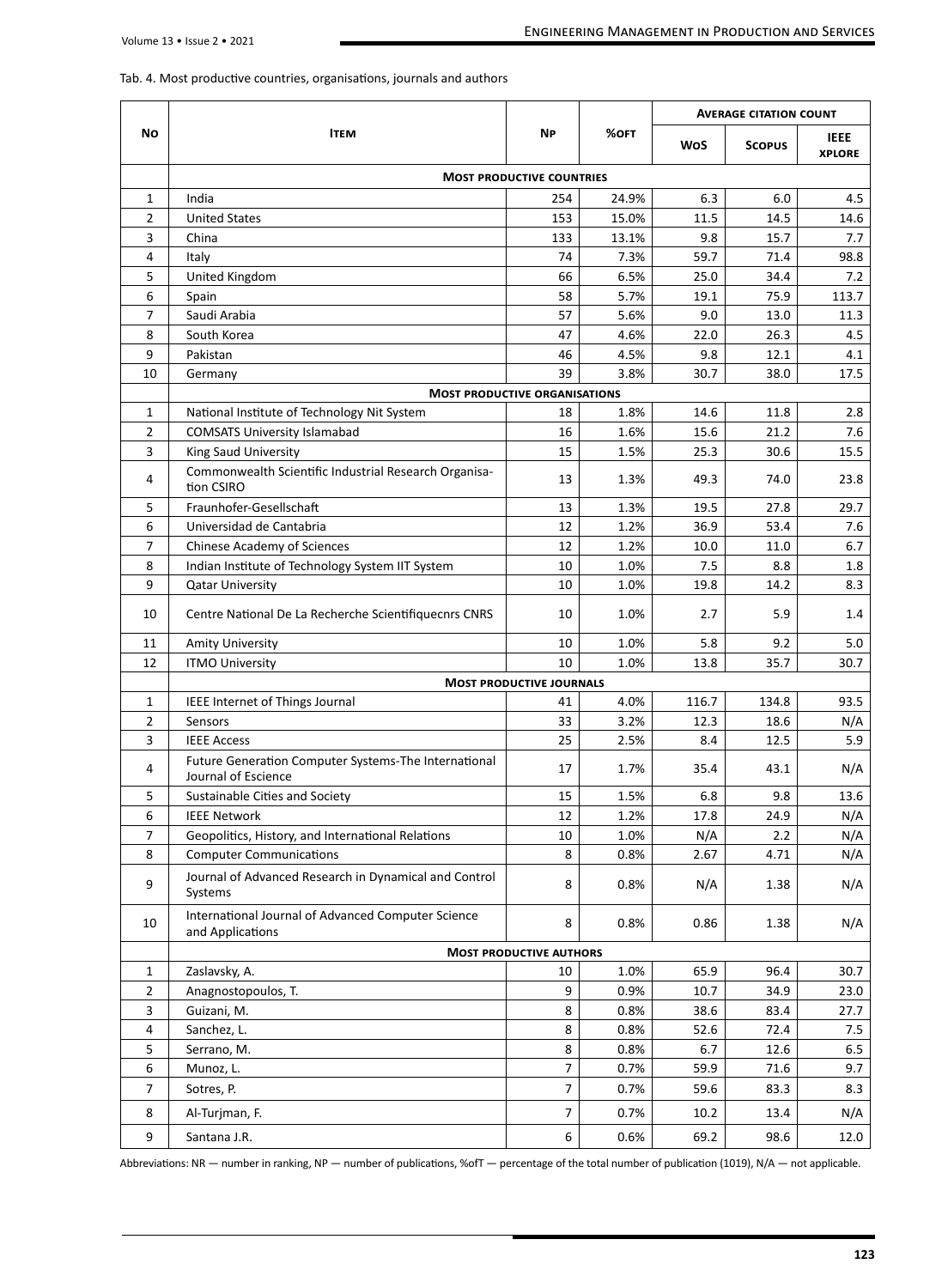assigned to the telecommunications area (17.8%). However, it should be noted that the names of the areas vary depending on the database.

To increase the reliability of the results, the author exported records from each database to \*.csv files and then merged them. The combined file contained 2032 records. After removing duplicate and incomplete records, 1019 records were obtained.

The next step was to analyse the created set for the most productive countries, journals, organisations, and authors (Table 4). The largest number of publications came from India (254 publications), the United States (153), and China (133). The top ten most productive countries included four European states — Italy, United Kingdom, Spain and Germany. Considering the affiliation of the authors, the highest number of publications came from the National Institute of Technology Nit System network (18), COMSATS University Islamabad (16) and King Saud University (15). The Commonwealth Scientific Industrial Research Organisation CSIRO was ranked fourth (13 publications). Compared to other organisations in the ranking, it had the highest average number of citations in the Web of Science and Scopus databases. In the ranking of the most productive journals, the first position was held by IEEE Internet of Things (41 publications). Articles published in the IEEE Internet of Things Journal also received the highest number of citations in each database. This was followed by Sensors with 33 publications and IEEE Access with 25 publications. Three of the top ten most productive journals were from the Institute of Electrical and Electronics Engineers.

The authors with the highest number of publications were Zaslavsky (10 publications) and Anagnostopoulos (9 publications). Zaslavsky' most cited publication was "Sensing as a service model for smart cities supported by Internet of Things" from 2014. Anagnostopoulos' most cited article was "Challenges and Opportunities of Waste Management in IoT-Enabled Smart Cities: A Survey" from 2017.

Next, the most frequently cited publications were identified (Table 5). The total number of citations was 4890 for the WoS and 6555 for the Scopus. The top

|  |  |  |  | Tab. 5. Ten most cited studies on the Internet-of-Things-based smart cities area |  |
|--|--|--|--|----------------------------------------------------------------------------------|--|
|--|--|--|--|----------------------------------------------------------------------------------|--|

| <b>CITATION COUNT</b> |            |               |                              |                                                                                                             |                          |                                                                       |
|-----------------------|------------|---------------|------------------------------|-------------------------------------------------------------------------------------------------------------|--------------------------|-----------------------------------------------------------------------|
| No.                   | <b>WOS</b> | <b>SCOPUS</b> | <b>IEEE</b><br><b>XPLORE</b> | <b>PUBLICATION TITLE</b>                                                                                    | <b>AUTHOR</b>            | <b>JOURNAL</b>                                                        |
| $\mathbf{1}$          | 2170       | 2940          | 2694                         | Internet of Things for Smart Cities                                                                         | (Zanella et al., 2014)   | <b>IEEE Internet of Things</b><br>Journal                             |
| $\overline{2}$        | 566        | 733           |                              | An Information Framework for<br>653 Creating a Smart City Through<br>Internet of Things                     | (Jin et al., 2014)       | <b>IEEE Internet of Things</b><br>Journal                             |
| 3                     | 446        | 574           | N/A                          | Sensing as a service model for smart<br>cities supported by Internet of<br><b>Things</b>                    | (Perera et al., 2014)    | <b>Transactions on Emerging</b><br>Telecommunications<br>Technologies |
| 4                     | 384        | 542           | 500                          | Long-range communications in<br>unlicensed bands: the rising stars in<br>the IoT and smart city scenarios   | (Centenaro et al., 2016) | <b>IEEE Wireless Communi-</b><br>cations                              |
| 5                     | 317        | 384           | N/A                          | SmartSantander: IoT experimenta-<br>tion over a smart city testbed                                          | (Sanchez et al., 2014)   | <b>Computer Networks</b>                                              |
| 6                     | 260        | 370           |                              | Urban planning and building smart<br>N/A cities based on the Internet of<br>Things using Big Data analytics | (Rathore et al., 2016)   | <b>Computer Networks</b>                                              |
| $\overline{7}$        | 230        | 330           | 318                          | Everything You Wanted to Know<br>About Smart Cities The Internet of<br>Things is the backbone               | (Mohanty, 2016)          | <b>IEEE Consumer Electron-</b><br>ics Magazine                        |
| 8                     | 211        | 267           | 259                          | Enabling Smart Cities through a<br><b>Cognitive Management Framework</b><br>for the Internet of Things      | (Vlacheas et al., 2013)  | <b>IEEE Communications</b><br>Magazine                                |
| 9                     | 164        | 223           | 107                          | Internet-of-Things-Based Smart<br>Cities: Recent Advances and Chal-<br>lenges                               | (Mehmood et al., 2017)   | <b>IEEE Communications</b><br>Magazine                                |
| 10                    | 142        | 192           | N/A                          | A Review of Smart Cities Based on<br>the Internet of Things Concept                                         | (Talari et al., 2017)    | Energies                                                              |

Abbreviations: N/A — not applicable.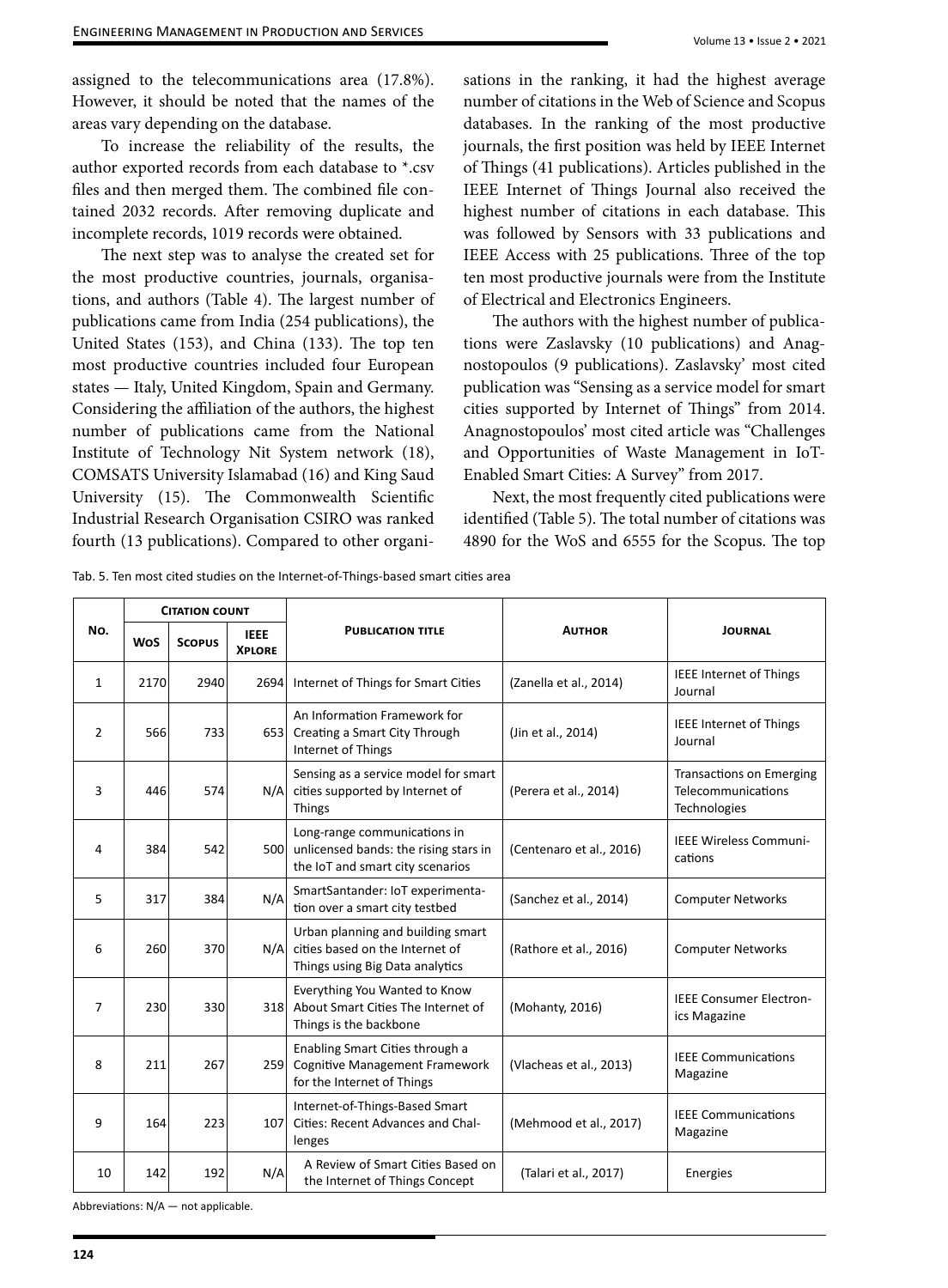ten publications included two articles published in IEEE Communications Magazine, IEEE Internet of Things Journal and Computer Networks, and one in Transactions on Emerging Telecommunications Technologies, IEEE Wireless Communications, IEEE Consumer Electronics Magazine, and Energies. The three most cited publications are from 2014. The most cited publication (WoS: 2170, Scopus: 2940, IEEE Xplore: 2694) was the article "Internet of things for smart cities" by Zanella et al. It was followed by the article "An information framework for creating a smart city through internet of things" by Jin et al. (2014). The total number of citations was almost four times less than for the previous publication (WoS: 566, Scopus: 733, IEEE Xplore: 653). Both articles were published in the IEEE Internet of Things Journal. Six articles were from journals of the Institute of Electrical and Electronics Engineers.

The last step of the bibliometric analysis was the identification of the most frequent key words. For this purpose, VOSviewer software was used. The generated set included words having an equal meaning (abbreviations or repetitions) and words that were not related to the subject of analysis. The first set was therefore modified using the prepared thesaurus file. Key words used in search and irrelevant terms were eliminated. Equivalent terms and abbreviations were also replaced. The final set of items contained 54 words. Fig. 5 presents the most frequent terms, while Fig. 6 shows a graphical representation of the links occurring between the individual words.

Among the most frequent key words are terms related to data analysis and processing (cloud computing, big data, fog computing, machine learning) and technologies enabling data collection (sensors, wireless sensor network) (Figs. 5 and 6). Issues related to data security and privacy (security, blockchain, privacy) were also commonly used. These terms also show the most links to other terms. Analysis of the most frequent key words allowed the author to identify five thematic clusters (Fig. 7, Table 6).

The first cluster (yellow) refers to IoT application areas in smart cities (e.g., waste management, environmental monitoring, parking congestion). The red cluster includes terms related to IoT architecture for smart cities. The blue and dark green clusters cover energy issues (energy management, energy efficiency) and security and privacy of IoT use in smart cities (security, privacy), respectively. The last cluster (light green) combines concepts related to data collection and processing in a smart city (e.g., big data, data mining, cloud computing, fog computing, edge computing). Data management issues are closely linked with security and privacy issues, as noted in Fig. 7.



Fig. 5. The most frequently occurring key words

Source: elaborated by the author using WordArt.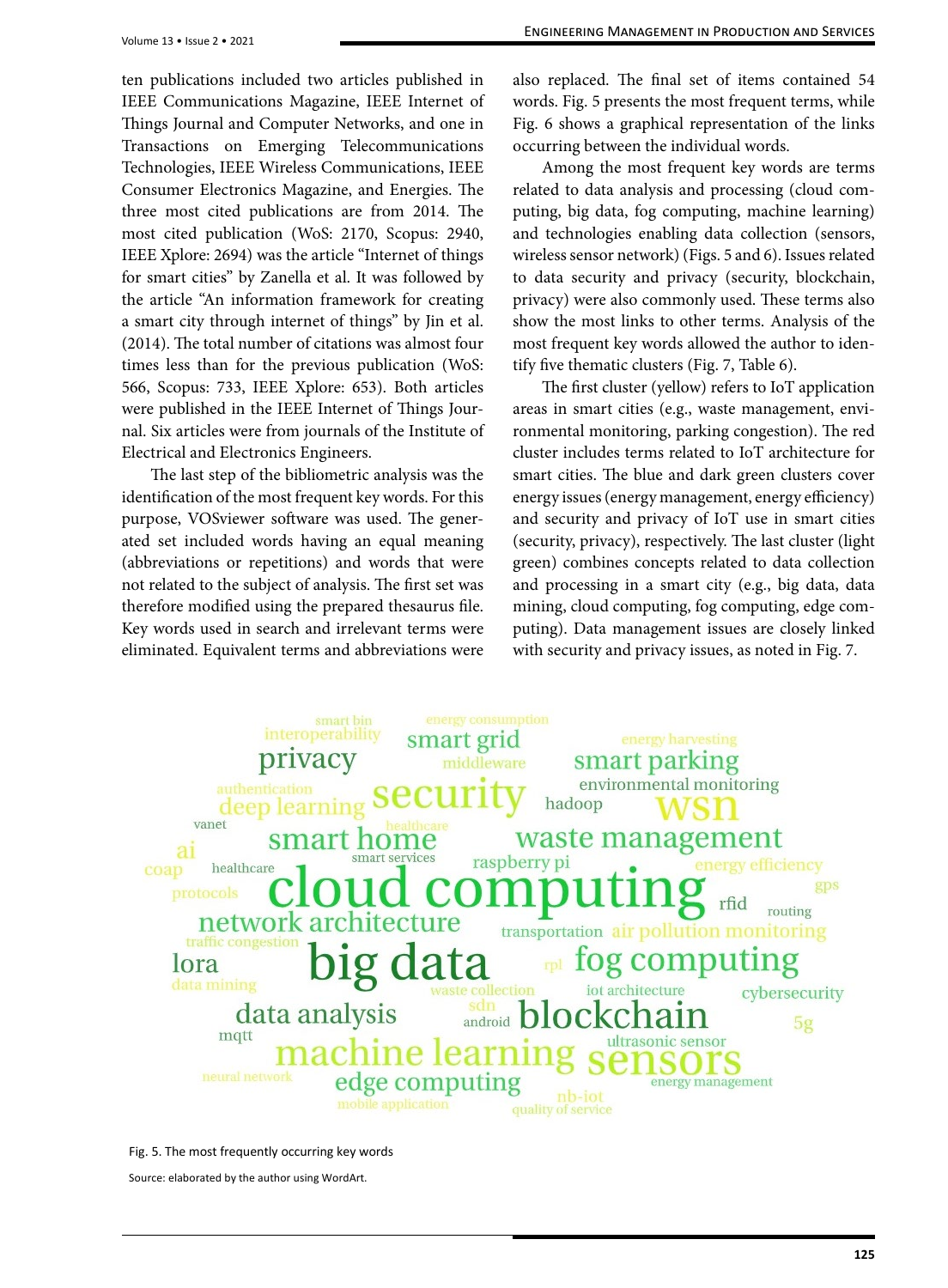

Fig. 6. Key word co-occurrence map

Source: elaborated by the author using the VOSviewer software.



Fig. 7. Subareas of "IoT-based" smart city research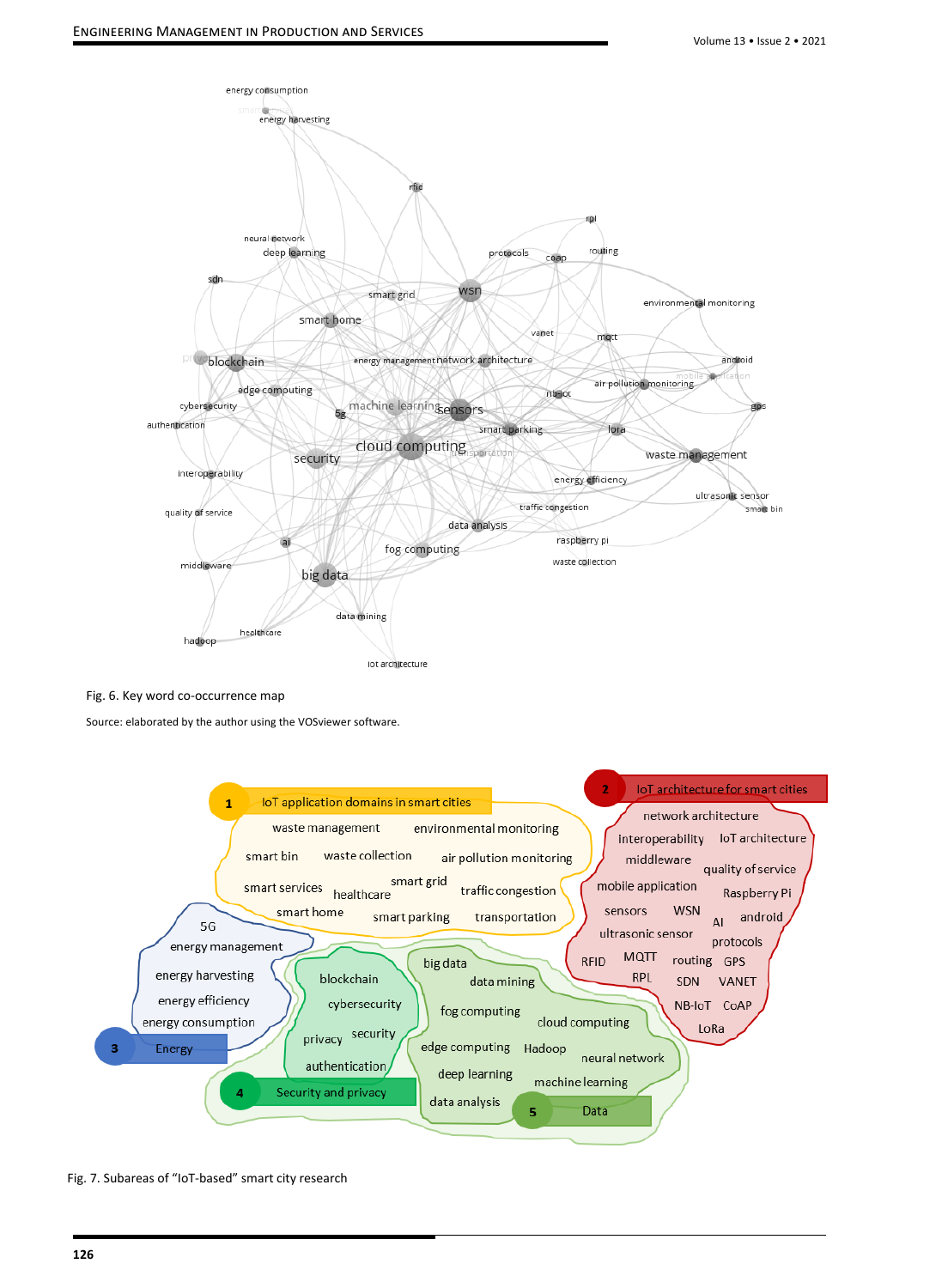| NO. | <b>CLUSTER NAME</b>                        | <b>WORDS</b>                                                                                                                                                                                                                                                                                                                                                                                                                                                                          |
|-----|--------------------------------------------|---------------------------------------------------------------------------------------------------------------------------------------------------------------------------------------------------------------------------------------------------------------------------------------------------------------------------------------------------------------------------------------------------------------------------------------------------------------------------------------|
|     | IoT application domains in smart<br>cities | waste management, waste collection, smart bin, environmental monitoring, air pollu-<br>tion monitoring, smart grid, smart services, smart home, healthcare, smart parking,<br>traffic congestion, transportation                                                                                                                                                                                                                                                                      |
| 2.  | IoT architecture for smart cities          | network architecture, IoT architecture, interoperability, quality of service, middleware,<br>routing, Raspberry Pi, sensors, ultrasonic sensor, wireless sensor network (WSN), proto-<br>cols, MQTT, Vehicular Ad Hoc Network (VANET), Constrained Application Protocol<br>(CoAP), LoRa, Routing Protocol for Low-Power and Lossy Networks (RPL), Software<br>Defined Network (SDN), RFID, android, mobile application, Narrowband IoT (NB-IoT),<br>GPS, artificial intelligence (AI) |
| 3.  | Energy                                     | 5G, energy management, energy harvesting, energy efficiency, energy consumption                                                                                                                                                                                                                                                                                                                                                                                                       |
| 4.  | Security and privacy                       | blockchain, cybersecurity, security, privacy, authentication                                                                                                                                                                                                                                                                                                                                                                                                                          |
| 5.  | Data                                       | big data, data mining, fog computing, cloud computing, edge computing, data analysis,<br>machine learning, deep learning, neural network, Hadoop                                                                                                                                                                                                                                                                                                                                      |

Tab. 6. Subareas of IoT-based smart city research

### 4. Discussion of results

Analysis of the most frequently occurring key words allowed the identification of the five major thematic clusters. Table 7 presents the thematic threads within each of these clusters, along with examples of publications.

It can be noted (Table 7) that the first research area refers to potential application areas of the Internet of Things in smart cities. The key word analysis shows five major research trends in this area — transportation, waste management, environmental protection, smart buildings, and healthcare. Each of these subareas presents different issues analysed by the authors. The subarea one (transportation) explores such issues as traffic management (Masek et al., 2016; Rizwan et al., 2016), parking management (Gandhi, 2016; Sadhukhan, 2017), and accident management (Bhatti et al., 2019). As Masek et al. (2016) indicated, the capabilities of current traffic management systems are insufficient for future needs. Future traffic management systems should integrate current systems, manage effectively under diverse infrastructure and allow to visualise and simulate urban traffic. They should also determine traffic conditions more precisely and respond to emergencies more effectively (Masek et al., 2016). The improvement of existing systems is a frequent research area (Masek et al., 2016; Misbahuddin, 2015). Various authors also analyse elements of the traffic management process, including accident management. IoT can improve the speed and efficiency of response of automated accident detection and emergency services notification systems. An example of such a system is the Accident Detection and Reporting System (ADRS) developed by Bhatti et al. (2019). An Android smartphone (equipped with four sensors: noise, pressure, speed, and accelerometer) can be used to identify the accident site, the nearest hospital, and notification of the appropriate hospital ward. Accident information is sent when defined threshold values are exceeded (Bhatti et al., 2019). IoT can also improve the parking space management process by enabling remote monitoring of parking space availability, reservation, payment, and identification of damage-inflicting offenders or stolen vehicles (Gandhi, 2016; Sadhukhan, 2017).

Waste management is another identified subarea. It is one of the biggest challenges facing modern cities due to dynamic urbanisation, excessive consumption of goods, ineffective waste management systems and mechanisms (collection, selection, collection, disposal and recycling), and low use of modern technologies (Ali et al., 2020). Smart waste management systems are based on the use of different sensors (e.g., weight, pressure, temperature) that allow monitoring of the fill level of waste containers in real-time. The system users receive timely information about the need to empty containers, allocate resources, optimise waste collection routes and schedules, or about potential fire hazards.

The collected data enables the creation of reliable statistics and forecasts, which facilitate decisionmaking for city authorities (Ali et al., 2020; Anagnostopoulos et al., 2017; Sharma et al., 2020). As Sharma et al. (2020) pointed out, the main implementation barriers of intelligent waste management systems in cities are the lack of connectivity, standardisation, and legal regulations. Anagnostopoulos et al. (2017) reviewed and characterised ICT-based waste management models. According to a proposed taxonomy, the authors classified the identified models and compared them in terms of key components (physical infrastructure, software analytics and IoT technology).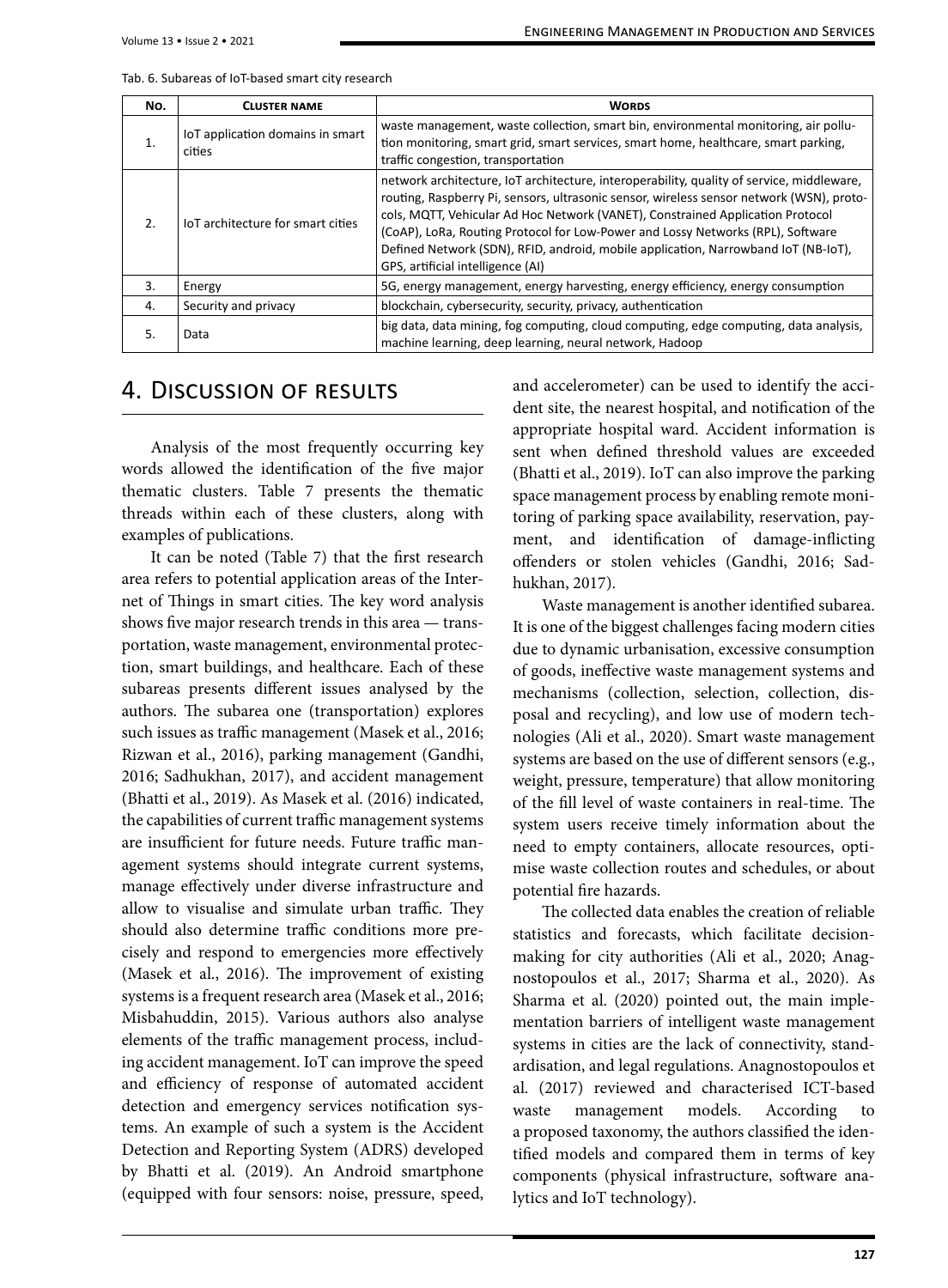| Tab. 7. Main research areas and subareas in IoT-based smart cities research |  |
|-----------------------------------------------------------------------------|--|
|-----------------------------------------------------------------------------|--|

| No.            | <b>RESEARCH AREAS</b>                      | <b>MAIN RESEARCH</b><br><b>SUBAREAS</b>    | <b>SELECTED PUBLICATIONS</b>                                                                                                                         |
|----------------|--------------------------------------------|--------------------------------------------|------------------------------------------------------------------------------------------------------------------------------------------------------|
|                |                                            | Transport                                  | (Bhatti et al., 2019; Gandhi, 2016; Ji et al., 2014; Masek<br>et al., 2016; Rizwan et al., 2016; Sadhukhan, 2017)                                    |
|                | IoT application domains in<br>smart cities | Waste management                           | (Ali et al., 2020; Anagnostopoulos et al., 2017;<br>Bharadwaj et al., 2016; M. Sharma et al., 2020)                                                  |
|                |                                            | Environmental monitoring and<br>protection | al.,<br>et<br>2018;<br>Indhumathi<br>(Duangsuwan<br>&<br>Dineshkumar, 2019; Malche et al., 2019; Shah &<br>Mishra, 2016)                             |
| $\mathbf{1}$   |                                            | Homes                                      | (Dutta & Roy, 2017; Dwivedi et al., 2021; Hui et al.,<br>2017)                                                                                       |
|                |                                            | Healthcare                                 | (Abril-Jiménez et al., 2020; Bryant et al., 2017; Dawood<br>& Sah, 2021; Poongodi et al., 2021)                                                      |
|                |                                            | Disaster prevention                        | (Loftis et al., 2018; Sakhardande et al., 2016; Shah et<br>al., 2019; A. Sharma et al., 2020)                                                        |
|                |                                            | Lightning                                  | (Rossi et al., 2016; Sikder et al., 2018, 2018; Tambare<br>et al., 2016; Xu & Wang, 2020)                                                            |
|                | IoT architecture for smart<br>cities       | IoT framework for smart city               | (Abreu et al., 2017; Cerchecci et al., 2018; Ganchev et<br>al., 2014; Gaur et al., 2015; Nitti et al., 2017)                                         |
| $\overline{2}$ |                                            | Green IoT                                  | (Alsamhi et al., 2019; Kaur et al., 2018; Sarkar & Gul,<br>2021)                                                                                     |
| 3              | Energy                                     | Energy management                          | (Brundu et al., 2017; Ejaz et al., 2017; Khajenasiri et al.,<br>2017; Mahapatra et al., 2017)                                                        |
|                | Security and privacy                       | Data security and privacy                  | (Al-Turjman et al., 2019; Gheisari et al., 2019; Shen et<br>al., 2019)                                                                               |
| 4              |                                            | Cyberattacks detection                     | (Alrashdi et al., 2019; Li et al., 2019; Qureshi et al.,<br>2020; Rashid et al., 2020)                                                               |
|                |                                            | Blockchain                                 | (Fan et al., 2020; Gong et al., 2019; Yetis & Sahingoz,<br>2019)                                                                                     |
| 5              | Data                                       | Data management and<br>analysis            | (Cheng et al., 2018; He et al., 2018; Mohbey, 2017;<br>Moreno-Cano et al., 2015; Romero et al., 2016;<br>Zahmatkesh & Al-Turjman, 2020; Zhang, 2020) |

The third subarea covers the issues related to environmental monitoring and protection. The increasing number of vehicles and intensive industrial activities cause a high level of air pollution in urban areas, which is a major threat to human health (Duangsuwan et al., 2018). As indicated by Malche et al. (2019), to avoid the negative effects of environmental pollution, it is necessary to develop effective systems for monitoring and disseminating information about its status. This issue is addressed by numerous authors (Indhumathi & Dineshkumar, 2019; Orłowski et al., 2017; Shah & Mishra, 2016). The developed systems differ in terms of used methods and technologies but bring similar benefits. They allow monitoring of certain parameters in real-time, provide accurate and reliable information and signal the appearance of deviations. An example is a system proposed by Malche et al. (2019) that detects and signals elevated levels of harmful gases and noise. It consists of sensors, a microcontroller board, and a cloud-based server. As shown by the authors, in the future, it can be extended to features such as monitoring dust, water pollution levels, ultraviolet radiation, soil moisture, or detecting aerosols (Malche et al., 2019).

Smart homes are a key component of smart cities. They ensure automatic and remote control of devices and systems, which allow them to operate efficiently while reducing operating costs (Dutta & Roy, 2017). Smart homes can significantly increase the comfort of living and improve user safety through features such as remote control of parameters (e.g., temperature, light intensity), device management and control, presence detection or simulation, and identi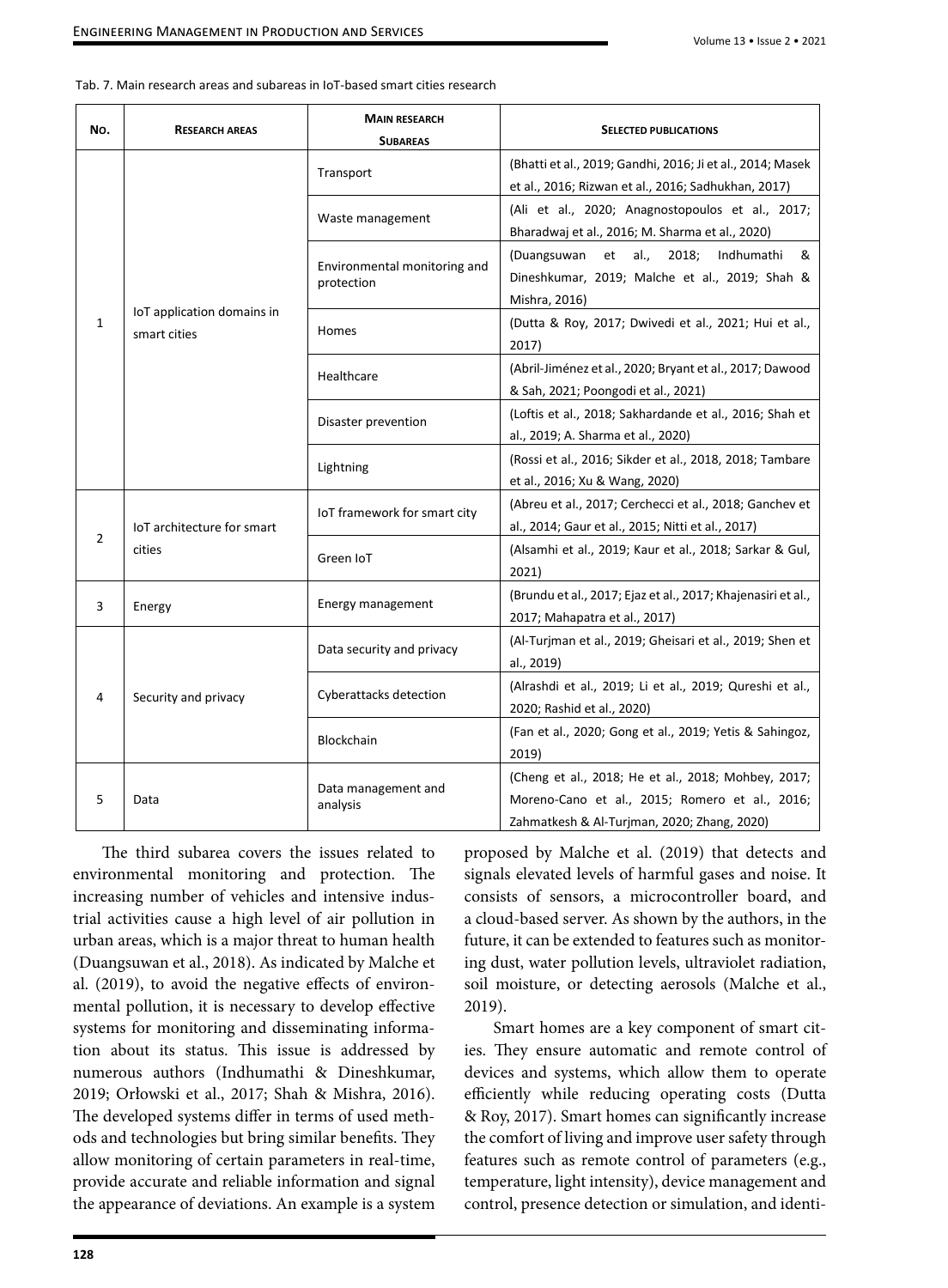fication of potential threats. They also allow adapting particular functions to the user's individual preferences. Researchers both consider the functioning of an intelligent building as an integrated system and analyse individual subsystems (e.g., burglary prevention systems or measurement systems). As Hui et al. (2017) pointed out, despite significant progress in smart home research, the rate of adoption by the public is relatively low, which is due to the lack of incentives to modernise traditional homes. The authors have identified and characterised several requirements that smart buildings must meet (including heterogeneity, extensibility, usability, self-configurable, intelligence, context-awareness, and security and privacy protection).

Smart homes are extremely important from a smart healthcare perspective. IoT improves the efficiency of traditional medical systems by ensuring the personalisation of services, remote monitoring of patient conditions, and signalling of life-threatening emergencies (Poongodi et al., 2021). Smart healthcare is also a response to issues posed by the ageing population. IoT technologies can support the elderly in daily activities, increasing their independence. They also enable real-time monitoring of health status, which affects the speed of response and effectiveness of action in the event of a health or life threat. As showed by Abril-Jiménez et al. (2020), smart city infrastructure can support preventive health care and provide personalisation of medical services by collecting behavioural data without disrupting the daily lifestyle of the elderly.

The analysis of the records allowed the author to distinguish two more frequently addressed issues disaster management (natural and man-made) and lighting management in a smart city. The first deals with the development of complex hazard monitoring and detection systems (Shah et al., 2019) as well as systems intended for specific types of hazards (Loftis et al., 2018; Sharma et al., 2020). Natural disasters are an enormous threat to human life, the environment, infrastructure, and the economy. The use of IoT can minimise the risk of its occurrence and increase the efficiency of rescue operations (Sakhardande et al., 2016). Thus, IoT can play a key role in the emergency management process in smart cities. Gaining, processing, and providing timely and accurate data increase with the speed of response when an emergency occurs (Shah et al., 2019).

The second subarea includes smart lighting systems, which enable automatic control of indoor and outdoor lighting. IoT solutions ensure remote control of lighting installations, signalling irregularities and real-time monitoring of electricity consumption. Smart lighting systems increase the efficiency of the lighting management process, enable cities to reduce their electricity expenses, and improve the safety of residents (Rossi et al., 2016; Sikder et al., 2018; Tambare et al., 2016). An example is the self-cleaning urban streetlight system proposed by Xu and Wang (2020). A smart street lamp has sensors that allow the users to monitor specific factors (brightness, ambient temperature) and remote control of the lamp operation (Xu & Wang, 2020).

Cluster two covers issues related to the Internet of Things architecture for smart cities (Fig. 7). Cities are complex structures with their own unique identities and individual characteristics. Each city has different goals and priorities and operates in a unique environment. This means that diverse factors influence their development. Therefore, the Internet of Things architecture must meet the needs of the city. The analysis of the publication set allowed the author to distinguish two main thematic threads within this subarea. The first thread concerns general issues related to the IoT architecture. This topic was addressed, among others, by Abreu et al. (2017), who highlighted the need to ensure the reliability of communication between devices and applications. According to the authors, one of the key issues, in this case, is to ensure that the system (network and services) can be automatically restored in the case of a failure (Abreu et al., 2017). The authors in this area deal both with the design of the IoT architecture for smart cities (Abreu et al., 2017; Ganchev et al., 2014; Gaur et al., 2015) as well as with the creation of a framework for specific processes and services (Cerchecci et al., 2018; Nitti et al., 2017).

The use of the Internet of Things (IoT) in urban environments, apart from its undeniable advantages, also comes with many risks like increased consumption of energy, materials, water and chemicals, as well as production of hazardous waste. According to Kaur, Tomar and Singh (2018), the key issue is to design IoT-based systems to be environmentally friendly at all stages of their life cycle. All areas of IoT applications in smart cities (smart homes, waste management systems, transportation systems, etc.) should therefore be "green" (Kaur et al., 2018). Green IoT is a relatively new research trend in the field of IoTbased smart cities (Sarkar & Gul, 2021). A review of current research on Green IoT and potential supporting technologies was conducted by Alsamhi et al. (2019). They indicate that research focuses on "green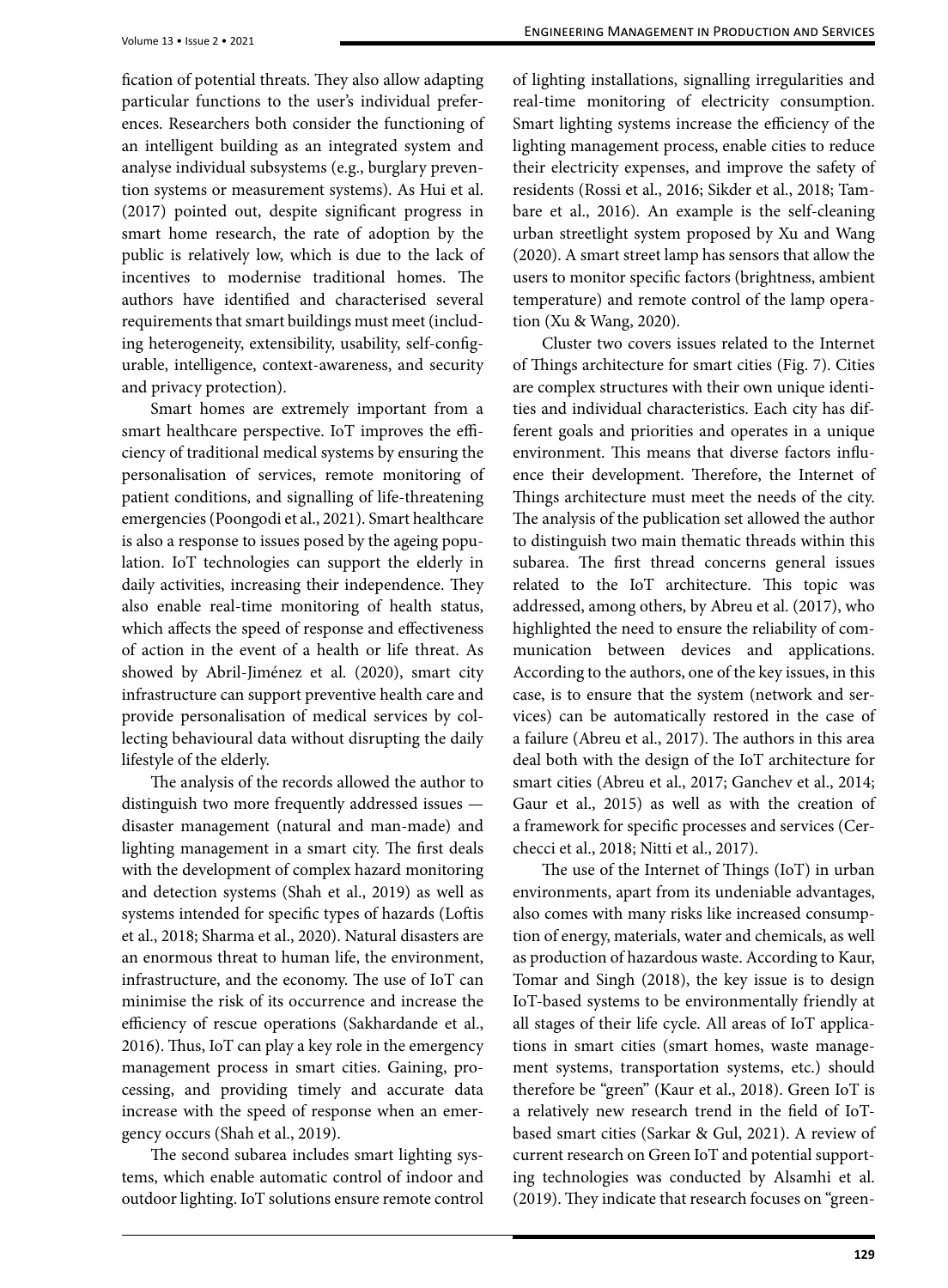ing" elements of IoT-based systems (e.g., communication, design, deployment, IoT services and application areas). According to the authors, future research directions should focus on drone technology, data transmission, M2M communication, Green IoT design, energy balancing, green Quality of Service (QoS) and security, and green big data. They identified RFID, wireless sensor networks (wsn), machine-to-machine communication (M2M), Internet, communication network, cloud computing, and data centre among the major ICT technologies to enhance Green IoT capabilities (Alsamhi et al., 2019). A proposal for a Green IoT architecture based on a cloud platform was presented by Kaur (2018), among others.

The growing number of networked devices and increasing data transfer rates result in higher energy consumption. Efficient management of energy production, distribution and consumption are, therefore, one of the biggest challenges that smart cities must face. As Ejaz et al. demonstrated, energy management in smart cities focuses on two issues — energy harvesting processes and energy-saving solutions. The first issue aims to prolong the lifetime of the equipment. The second includes scheduling optimisation, energy forecasting, and cloud-based approaches, among others (Ejaz et al., 2017). Energy issues are addressed within each of the identified research areas. The increasing demand for energy creates a need to optimise energy consumption in all areas of smart city operations (Ejaz et al., 2017).

Networked devices generate a vast amount of diverse data (big data), which poses problems for data collection, processing, selection, and analysis. As Mohbey (2017) pointed out, IoT, big data, and cloud computing are three key and interrelated components of smart cities. Data analysis also relies on the use of artificial intelligence, including self-learning systems — machine learning and deep learning, that automatically identify and remember interdependencies in analysed datasets. To meet the challenges of growing data volumes, solutions enabling data collection and processing in virtual space (cloud computing, edge computing, fog computing) are used. They allow for real-time computing, cost reduction and energy efficiency improvement.

Big data also comes with many challenges. Talebkhah et al. (2021) indicated the lack of standards, insufficient digital literacy of the population, high costs, the need to integrate disparate data, and security and privacy issues. The security of data, devices and networks is a key issue not only from the per-

spective of the city government but also from the residents' perspective, as it affects their openness and trust for new technologies. Among the most important security and privacy issues, Al-Turjman et al. (2019) mentioned cybersecurity, botnet activity (computers with malware), threats from the use of autonomous vehicles, and leaks of private data. As the researchers point out, the risk of threats can be eliminated or minimised using blockchain technology, cryptography, biometrics, machine learning, and data mining etc. It is also necessary to create mechanisms and regulations for security and privacy within smart systems (Al-Turjman et al., 2019). As Gheisari et al. (2019) claimed, the main drawbacks of the methods used to protect data privacy from IoT devices are the simultaneous transmission of whole data, the use of a single static privacy-preserving method for the whole system, and the lack of understanding of the context of a situation. Besides general research on systems, methods, and tools for security and privacy, authors often address the use of blockchain technology (Fan et al., 2020; Gong et al., 2019) and the prevention and detection of cyberattacks (Alrashdi et al., 2019; Qureshi et al., 2020; Rashid et al., 2020).

# **CONCLUSIONS**

The vision of smart cities based on the Internet of Things paradigm is slowly becoming a reality. Effective implementation of the IoT paradigm in the urban environment can bring many benefits, e.g., streamline processes, facilitate decision-making, save time and minimise costs in almost all areas of human activity. However, its implementation is associated with many challenges, both of engineering and scientific nature. This publication aimed to analyse and evaluate the scientific output and identify the main research directions over the last ten years in the area of "IoT-based smart cities". Five main thematic clusters were identified — IoT application areas in smart cities, IoT architecture, energy, security and privacy, and data. These areas are closely related and intertwined. A smart city is an integrated and coherent system, providing data exchange and communication between the various components. All subsystems must be properly designed, enabling optimisation of energy consumption and guaranteeing data security and privacy. Although the smart city is based on the use of modern technologies, many authors point out that they cannot be treated as the only factor that proves the "intelligence" of cities. Technologies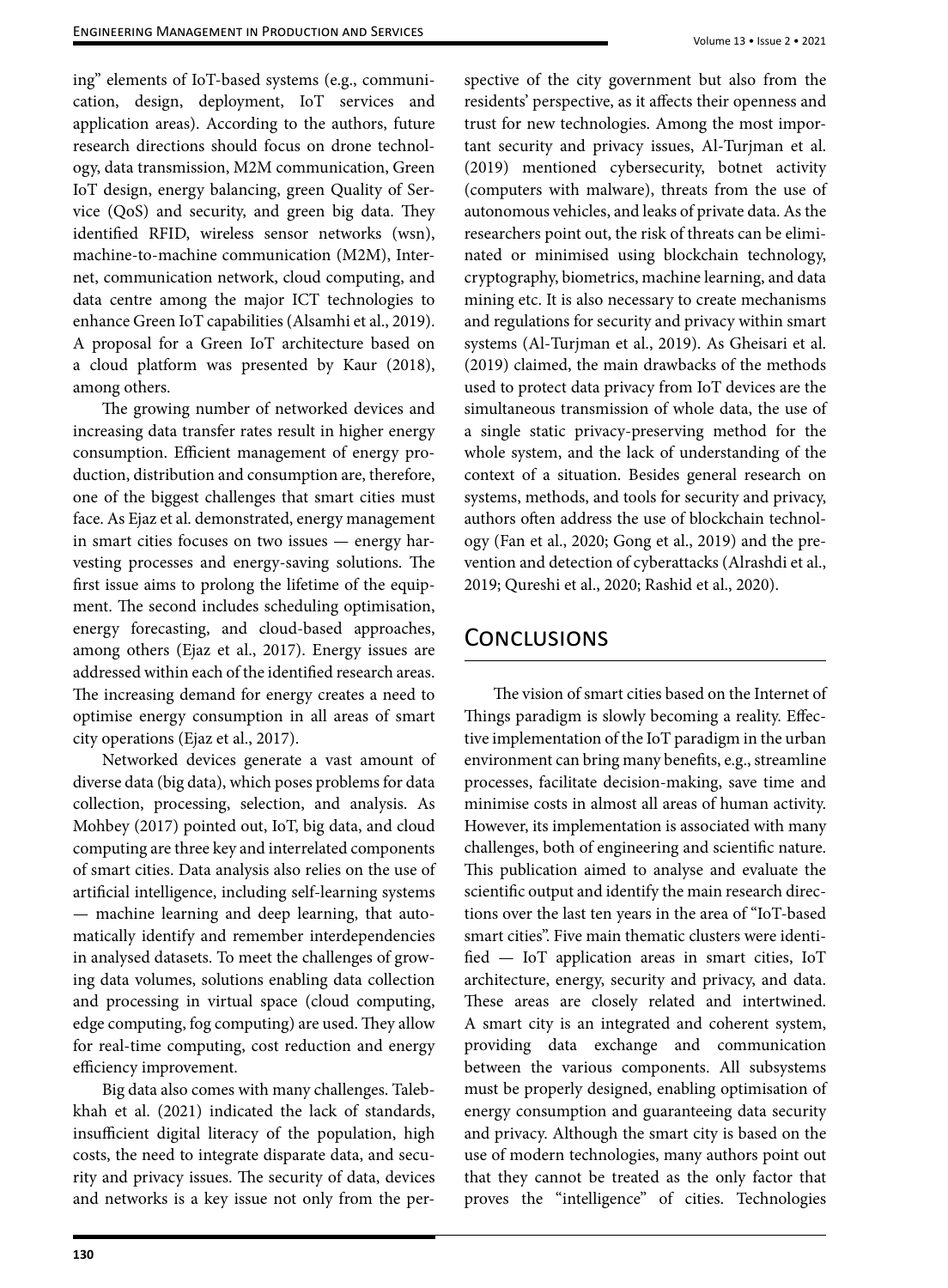should be only the tools for improving actions taken in a city. Their use is justified only if they help solve actual problems of cities and their inhabitants. However, the analysis showed that issues, such as the involvement of citizens in designing visions for the development of smart cities or the possibility of using IoT solutions to activate them, are rarely addressed in research.

An advantage of the conducted study is the integration of data from three databases (Web of Science, Scopus and IEEE Xplore), which significantly increased its scope allowing for a comparison of the results. The strictly structured methodology for the implementation of the bibliometric analysis allowed the author to obtain reliable results. It should be noted that the bibliometric analysis is a very broad method, and the choice of its methodology depends on the researcher and the type of issue analysed. The limitations of the present study result mainly from the specificity of the method used. The analysis of extensive collections of materials is associated with the possibility of the appearance in the analysed set publications that do not correspond to its purpose. In this study, the author limited the analysed set of publications to materials containing the selected key words only in the title. This increased the reliability of the study, but at the same time, it is one of its limitations since the rejected set could also contain relevant publications. Another limitation arises from the ranking by the number of publications. Authors or journals with many publications could be rarely cited. Moreover, in the case of ranking journals, authors or organisations, one publication with numerous citations may determine a high position in the ranking. Therefore, although the rankings were created based on the number of publications, the data on citations were also included. This study is preliminary, and its results may constitute the basis for further research, i.e., a systematic literature review or subsequent, separate bibliometric analyses of the areas identified in this publication.

# Acknowledgements

11th International Conference on Engineering, Project, and Production Management (EPPM2021) was financed in the framework of contract no. DNK/ SN/465770/2020 by the Ministry of Science and Higher Education the "Excellent Science" programme.

## **LITERATURE**

- Abreu, D. P., Velasquez, K., Curado, M., & Monteiro, E. (2017). A resilient Internet of Things architecture for smart cities. *Annals of Telecommunications*, *72*(1), 19-30. doi: 10.1007/s12243-016-0530-y
- Abril-Jiménez, P., Rojo Lacal, J., de los Ríos Pérez, S., Páramo, M., Montalvá Colomer, J. B., & Arredondo Waldmeyer, M. T. (2020). Ageing-friendly cities for assessing older adults' decline: IoT-based system for continuous monitoring of frailty risks using smart city infrastructure. *Aging Clinical and Experimental Research*, *32*(4), 663-671. doi: 10.1007/s40520-019- 01238-y
- Albino, V., Berardi, U., & Dangelico, R. (2015). Smart Cities: Definitions, Dimensions, Performance, and Initiatives. *Journal of Urban Technology*, *22*(1), 1723- 1738. doi: 10.1080/10630732.2014.942092
- Ali, T., Irfan, M., Alwadie, A. S., & Glowacz, A. (2020). IoT-Based Smart Waste Bin Monitoring and Municipal Solid Waste Management System for Smart Cities. *Arabian Journal for Science and Engineering*, *45*(12), 10185-10198. doi: 10.1007/s13369-020-04637-w
- Alrashdi, I., Alqazzaz, A., Aloufi, E., Alharthi, R., Zohdy, M., & Ming, H. (2019). *AD-IoT: Anomaly detection of IoT cyberattacks in smart city using machine learning*. Proceedings of the 2019 IEEE 9th Annual Computing and Communication Workshop and Conference, CCWC, 305-310. doi: 10.1109/CCWC.2019.8666450
- Alsamhi, S. H., Ma, O., Ansari, M. S., & Meng, Q. (2019). Greening internet of things for greener and smarter cities: A survey and future prospects. *Telecommunication Systems*, *72*(4), 609-632. doi: 10.1007/s11235- 019-00597-1
- Al-Turjman, F., Zahmatkesh, H., & Shahroze, R. (2019). An overview of security and privacy in smart cities' IoT communications. *Transactions on Emerging Telecommunications Technologies*, e3677. doi: 10.1002/ ett.3677
- Anagnostopoulos, T., Zaslavsky, A., Kolomvatsos, K., Medvedev, A., Pouria, A., Morley, J., & Hadjiefthymiades, S. (2017). Challenges and Opportunities of Waste Management in IoT-Enabled Smart Cities: A Survey. *IEEE Transactions on Sustainable Computing*, *2*(3), 275-289. doi: 10.1109/TSUSC.2017.2691049
- Atzori, L., Iera, A., & Morabito, G. (2010). The Internet of Things: A survey. *Computer Networks*, *54*(15), 2787- 2805. doi: 10.1016/j.comnet.2010.05.010
- Bakıcı, T., Almirall, E., & Wareham, J. (2013). A Smart City Initiative: The Case of Barcelona, *Journal of the Knowledge Economy*, *4*, 135-148. doi: 10.1007/ s13132-012-0084-9
- Bashynska, I., & Dyskina, A. (2018). The overview-analytical document of the international experience of building smart city. *Business: Theory and Practice*, *19*, 228-241. doi: 10.3846/btp.2018.23
- Bharadwaj, A. S., Rego, R., & Chowdhury, A. (2016). *IoT based solid waste management system: A conceptual approach with an architectural solution as a smart city applicati*on. Proceedings of the 2016 IEEE Annual India Conference (INDICON), 1-6. doi: 10.1109/IN-DICON.2016.7839147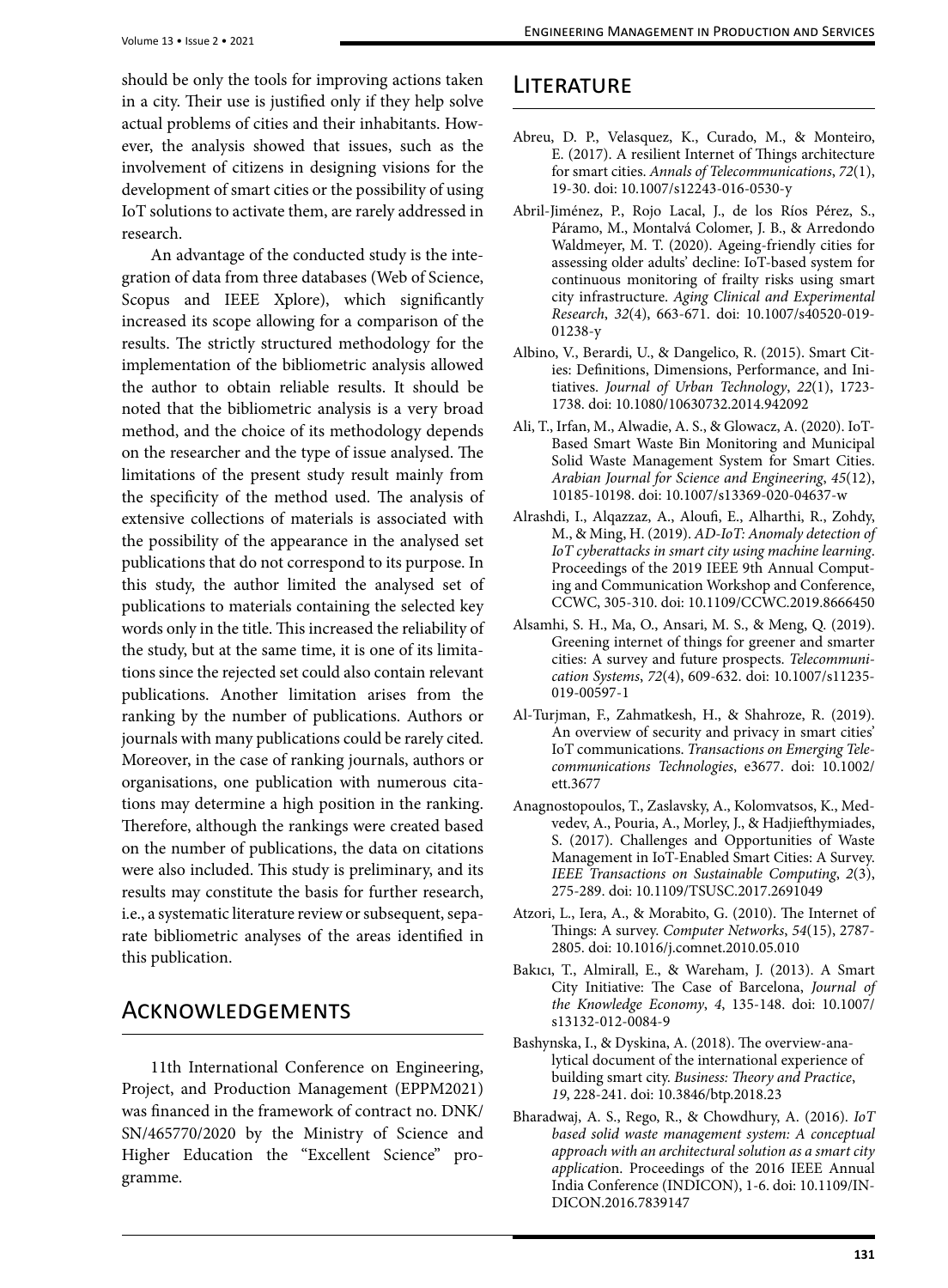- Bhatti, F., Shah, M. A. S., Maple, C., & Ul Islam, S. (2019). A novel internet of things-enabled accident detection and reporting system for smart city environments. *Sensors*, *19*(9), 2071. doi: /10.3390/s19092071
- Borgia, E. (2014). The Internet of Things vision: Key features, applications and open issues. *Computer Communications*, *54*, 1-31. doi: 10.1016/j.comcom.2014.09. 008
- Bornmann, L., & Haunschild, R. (2017). Quality and impact considerations in bibliometrics: A reply to Ricker (in press). *Scientometrics*, *111*(3), 1857-1859. doi: 10.1007/s11192-017-2373-3
- Brundu, F. G., Patti, E., Osello, A., Giudice, M. D., Rapetti, N., Krylovskiy, A., Jahn, M., et al. (2017). IoT Software Infrastructure for Energy Management and Simulation in Smart Cities. *IEEE Transactions on Industrial Informatics*, *13*(2), 832-840. doi: 10.1109/ TII.2016.2627479
- Bryant, N., Spencer, N., King, A., Crooks, P., Deakin, J., & Young, S. (2017). *IoT and smart city services to support independence and wellbeing of older people*. Proceedings - 2017 25th International Conference on Software, Telecommunications and Computer Networks (SoftCOM). doi: 10.23919/SOFT-COM.2017.8115553
- Caragliu, A., Del Bo, C., & Nijkamp, P. (2011). Smart Cities in Europe. *Journal of Urban Technology*, *18*(2), 65-82. doi: 10.1080/10630732.2011.601117
- Carrión-Mero, P., Montalván-Burbano, N., Paz-Salas, N., & Morante-Carballo, F. (2020). Volcanic Geomorphology: A Review of Worldwide Research. *Geosciences*, *10*(9), 347. doi: 10.3390/geosciences10090347
- Centenaro, M., Vangelista, L., Zanella, A., & Zorzi, M. (2016). Long-range communications in unlicensed bands: The rising stars in the IoT and smart city scenarios. *IEEE Wireless Communications, 23*(5), 60-67. doi: 10.1109/MWC.2016.7721743
- Cerchecci, M., Luti, F., Mecocci, A., Parrino, S., Peruzzi, G., & Pozzebon, A. (2018). A Low Power IoT Sensor Node Architecture for Waste Management Within Smart Cities Context. *Sensors*, *18*(4), 1282. doi: 10.3390/s18041282
- Cheng, B., Solmaz, G., Cirillo, F., Kovacs, E., Terasawa, K., & Kitazawa, A. (2018). FogFlow: Easy Programming of IoT Services Over Cloud and Edges for Smart Cities. *IEEE Internet of Things Journal*, *5*(2), 696-707. doi: 10.1109/JIOT.2017.2747214
- Chourabi, H., Nam, T., Walker, S., Gil-Garcia, J. R., Mellouli, S., Nahon, K., Pardo, T. A., et al. (2012). *Understanding Smart Cities: An Integrative Framework*. Proceedings - *2*012 45th Hawaii International Conference on System Sciences (HICSS), 2289-2297. doi: 10.1109/HICSS.2012.615
- Dameri, R. P., & Cocchia, A. (2011). *Smart City and Digital City: Twenty Years of Terminology Evolution*. Proceedings of the X Conference of the Italian Chapter of AIS, ITAIS, 1-8.
- D'Amico, G., L'Abbate, P., Liao, W., Yigitcanlar, T., & Ioppolo, G. (2020). Understanding Sensor Cities: Insights from Technology Giant Company Driven Smart Urbanism Practices. *Sensors*, *20*(16), 4391. doi: 10.3390/ s20164391
- Dawood, B., & Sah, M. (2021). Semantic Web and Healthcare System in IoT Enabled Smart Cities. In M. Ben Ahmed, İ. R. Karaș, D. Santos, O. Sergeyeva, A. A. Boudhir (Eds.), *Innovations in Smart Cities Applications Volume 4* (pp. 546-557). Cham, Switzerland: Springer International Publishing. doi: 10.1007/978- 3-030-66840-2\_41
- Duangsuwan, S., Takarn, A., & Jamjareegulgarn, P. (2018). *A Development on Air Pollution Detection Sensors based on NB-IoT Network for Smart Cities.* Proceedings - 2018 18th International Symposium on Communications and Information Technologies (ISCIT), 313-317. doi: 10.1109/ISCIT.2018.8587978
- Dutta, J., & Roy, S. (2017). *IoT-fog-cloud based architecture for smart city: Prototype of a smart building*. Proceedings of the 2017 7th International Conference on Cloud Computing, Data Science Engineering, 237- 242. doi: 10.1109/CONFLUENCE.2017.7943156
- Dutton, W. H. (2019). Wired City. In A. M. Orum (Ed.), *The Wiley Blackwell Encyclopedia of Urban and Regional Studies* (pp. 1-4). New Jersey, United States: John Wiley & Sons. doi: 10.1002/9781118568446.eurs0414
- Dwivedi, R., Gupta, K. D., & Sharma, D. (2021). Security and Surveillance at Smart Homes in a Smart City Through Internet of Things. In D. Gupta, V. Hugo C. de Albuquerque, A. Khanna, & P. L. Mehta (Eds.), *Smart Sensors for Industrial Internet of Things: Challenges, Solutions and Applications* (pp. 287-296). Cham, Switzerland: Springer International Publishing. doi: 10.1007/978-3-030-52624-5\_18
- Ejaz, W., Naeem, M., Shahid, A., Anpalagan, A., & Jo, M. (2017). Efficient Energy Management for the Internet of Things in Smart Cities. *IEEE Communications Magazine*, *55*(1), 84-91. doi: 10.1109/ MCOM.2017.1600218CM
- Elkhodr, M., Shahrestani, S., & Cheung, H. (2016). The Internet of Things: New Interoperability, Management and Security Challenges. *International Journal of Network Security & Its Applications*, *8*(2), 85-102. doi: 10.5121/ijnsa.2016.8206
- Ellegaard, O., & Wallin, J. A. (2015). The bibliometric analysis of scholarly production: How great is the impact? *Scientometrics*, *105*(3), 1809-1831. doi: 10.1007/ s11192-015-1645-z
- Ertz, M., & Leblanc-Proulx, S. (2018). Sustainability in the collaborative economy: A bibliometric analysis reveals emerging interest. *Journal of Cleaner Production*, *196*, 1073-1085. doi: 10.1016/j.jclepro.2018.06.095
- European Commission, Directorate General for Regional Policy. (2011). *Cities of tomorrow: Challenges, visions, ways forward*. European Union: Brussels, Belgium. doi: 10.2776/41803
- Fan, L., Cronemberger, F., & Gil-Garcia, J. R. (2020). Using Blockchain Technology to Manage IoT Data for Smart City Initiatives: A Conceptual Framework and Initial Experiments Based on Smart Contracts. In J. Gil-Garcia, T. Pardo, M. Gasco-Hernandez (Eds.), *Beyond Smart and Connected Governments. Public Administration and Information Technology*, vol 30. Cham, Switzerland: Springer. doi: 10.1007/978-3- 030-37464-8\_5
- Ganchev, I., Ji, Z., & O'Droma, M. (2014). *A generic IoT architecture for smart cities.* Proceeding of the 25th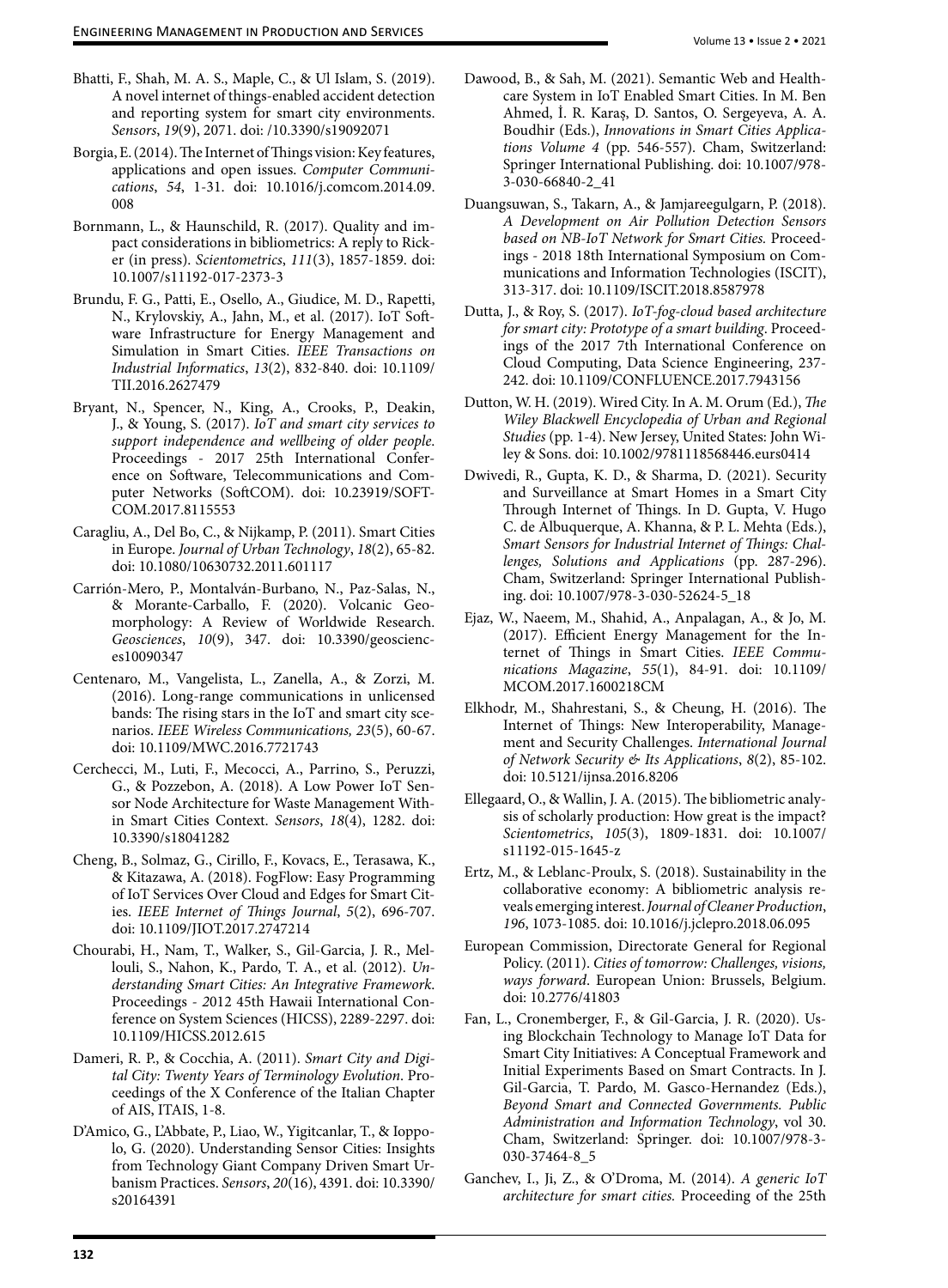IET Irish Signals Systems Conference 2014 and 2014 China-Ireland International Conference on Information and Communications Technologies (ISSC 2014/ CIICT 2014*)*, 196-199. doi: 10.1049/cp.2014.0684

- Gandhi, B. (2016). A Prototype for IoT based Car Parking Management system for Smart cities. *Indian Journal of Science and Technology*, *9*. doi: 10.17485/ijst/2016/ v9i17/92973
- Gaur, A., Scotney, B., Parr, G., & McClean, S. (2015). Smart City Architecture and its Applications Based on IoT. *Procedia Computer Science*, *52*, 1089-1094. doi: 10.1016/j.procs.2015.05.122
- Gheisari, M., Wang, G., Khan, W. Z., & Fernández-Campusano, C. (2019). A context-aware privacy-preserving method for IoT-based smart city using Software Defined Networking. *Computers and Security*, *87*. doi: 10.1016/j.cose.2019.02.006
- Giffinger, R., Fertner, C., Kramar, H., Kalasek, R., Milanović, N., & Meijers, E. (2007). *Smart cities—Ranking of European medium-sized cities*. Vienna, Austria: Centre of Regional Science (SRF), Vienna University of Technology.
- Gil-Garcia, J. R., Pardo, T., & Nam, T. (2015). What makes a city smart? Identifying core components and proposing an integrative and comprehensive conceptualization. *Information Polity*, *20*, 61-87. doi: 10.3233/ IP-150354
- Gong, S., Tcydenova, E., Jo, J., Lee, Y., & Park, J. H. (2019). Blockchain-based secure device management framework for an Internet of Things network in a smart city. *Sustainability*, *11*(14). doi: 10.3390/su11143889
- Gosnell, H., & Abrams, J. (2009). Amenity Migration: Diverse Conceptualizations of Drivers, Socioeconomic Dimensions, and Emerging Challenges. *GeoJournal*, *76*, 303-322. doi: 10.1007/s10708-009-9295-4
- Habibi, S., & Asadi, N. (2011). Causes, Results and Methods of Controlling Urban Sprawl. *Procedia Engineering*, *21*, 133-141. doi: 10.1016/j.proeng.2011.11.1996
- Hajduk, S. (2016). The Concept of a Smart City in Urban Management. *Business, Management and Education*, *14*(1), 34-49. doi: 10.3846/bme.2016.319
- He, J., Wei, J., Chen, K., Tang, Z., Zhou, Y., & Zhang, Y. (2018). Multitier Fog Computing With Large-Scale IoT Data Analytics for Smart Cities. *IEEE Internet of Things Journal*, *5*(2), 677-686. doi: 10.1109/ JIOT.2017.2724845
- Hepworth, M. E. (1990). Planning for the Information City: The Challenge and Response. *Urban Studies*, *27*(4), 537-558. doi: 10.1080/00420989020080501
- Hui, T. K. L., Sherratt, R. S., & Sánchez, D. D. (2017). Major requirements for building Smart Homes in Smart Cities based on Internet of Things technologies. *Future Generation Computer Systems*, *76*, 358-369. doi: 10.1016/j.future.2016.10.026
- Indhumathi, P., & Dineshkumar, R. T. (2019). Intelligent smart city enabled environmental monitoring system using internet of things. *International Journal of Advanced Science and Technology*, *28*(9), 296-308.
- Ishida, T. (2017). *Digital City, Smart City and Beyond*. Proceedings of the 26th International Conference on World Wide Web Companion, 1151-1152. doi: 10.1145/3041021.3054710
- Ji, Z., Ganchev, I., O'Droma, M., Zhao, L., & Zhang, X. (2014). A Cloud-Based Car Parking Middleware for IoT-Based Smart Cities: Design and Implementation. *Sensors, 14*(12), 22372-22393. doi: 10.3390/ s141222372
- Jin, J., Gubbi, J., Marusic, S., & Palaniswami, M. (2014). An information framework for creating a smart city through internet of things. *IEEE Internet of Things Journal*, *1*(2), 112-121. doi: 10.1109/ JIOT.2013.2296516
- Kaur, G., Tomar, P., & Singh, P. (2018). Design of Cloud-Based Green IoT Architecture for Smart Cities. In N. Dey, A. E. Hassanien, C. Bhatt, A. S. Ashour, S. C. Satapathy (Eds.), *Internet of Things and Big Data Analytics Toward Next-Generation Intelligence* (pp. 315- 333). Cham, Switzerland: Springer. doi: 10.1007/978- 3-319-60435-0\_13
- Keathley-Herring, H., Van Aken, E., Gonzalez-Aleu, F., Deschamps, F., Letens, G., & Orlandini, P. C. (2016). Assessing the maturity of a research area: Bibliometric review and proposed framework. *Scientometrics*, *109*(2), 927-951. doi: 10.1007/s11192-016-2096-x
- Khajenasiri, I., Estebsari, A., Verhelst, M., & Gielen, G. (2017). A Review on Internet of Things Solutions for Intelligent Energy Control in Buildings for Smart City Applications. *Energy Procedia*, *111*, 770-779. doi: 10.1016/j.egypro.2017.03.239
- Khan, R., Khan, S., Zaheer, R., & Khan, S. (2012). *Future Internet: The Internet of Things Architecture, Possible Applications and Key Challenges*. Proceedings of the 2012 10th International Conference on Frontiers of Information Technology, 257-260. doi: 10.1109/ FIT.2012.53
- Kitchin, R., Cardullo, P., & Feliciantonio, C. D. (2018). *Citizenship, Justice and the Right to the Smart City*. SocArXiv. doi: 10.31235/osf.io/b8aq5
- Li, D., Deng, L., Lee, M., & Wang, H. (2019). IoT data feature extraction and intrusion detection system for smart cities based on deep migration learning. *International Journal of Information Management*, *49*, 533-545. doi: 10.1016/j.ijinfomgt.2019.04.006
- Lim, Z. S., Wong, R. R., Wong, C.-Y., Zulkharnain, A., Shaharuddin, N. A., & Ahmad, S. A. (2021). Bibliometric Analysis of Research on Diesel Pollution in Antarctica and A Review on Remediation Techniques. *Applied Sciences*, *11*(3), 1123. doi: 10.3390/app11031123
- Lima, E. G., Chinelli, C. K., Guedes, A. L. A., Vazquez, E. G., Hammad, A. W. A., Haddad, A. N., & Soares, C. A. P. (2020). Smart and Sustainable Cities: The Main Guidelines of City Statute for Increasing the Intelligence of Brazilian Cities. *Sustainability*, *12*(3), 1025. doi: 10.3390/su12031025
- Loftis, J., Forrest, D., Katragadda, S., Spencer, K., Organski, T., Nguyen, C., & Rhee, S. (2018). StormSense: A New Integrated Network of IoT Water Level Sensors in the Smart Cities of Hampton Roads, VA. *Marine Technology Society Journal*, *52*, 56-67. doi: 10.4031/ MTSJ.52.2.7
- Lombardi, P., Giordano, S., Farouh, H., & Yousef, W. (2012). Modelling the smart city performance. *Innovation: The European Journal of Social Science Research*, *25*(2), 137-149. doi: 10.1080/13511610.2012.660325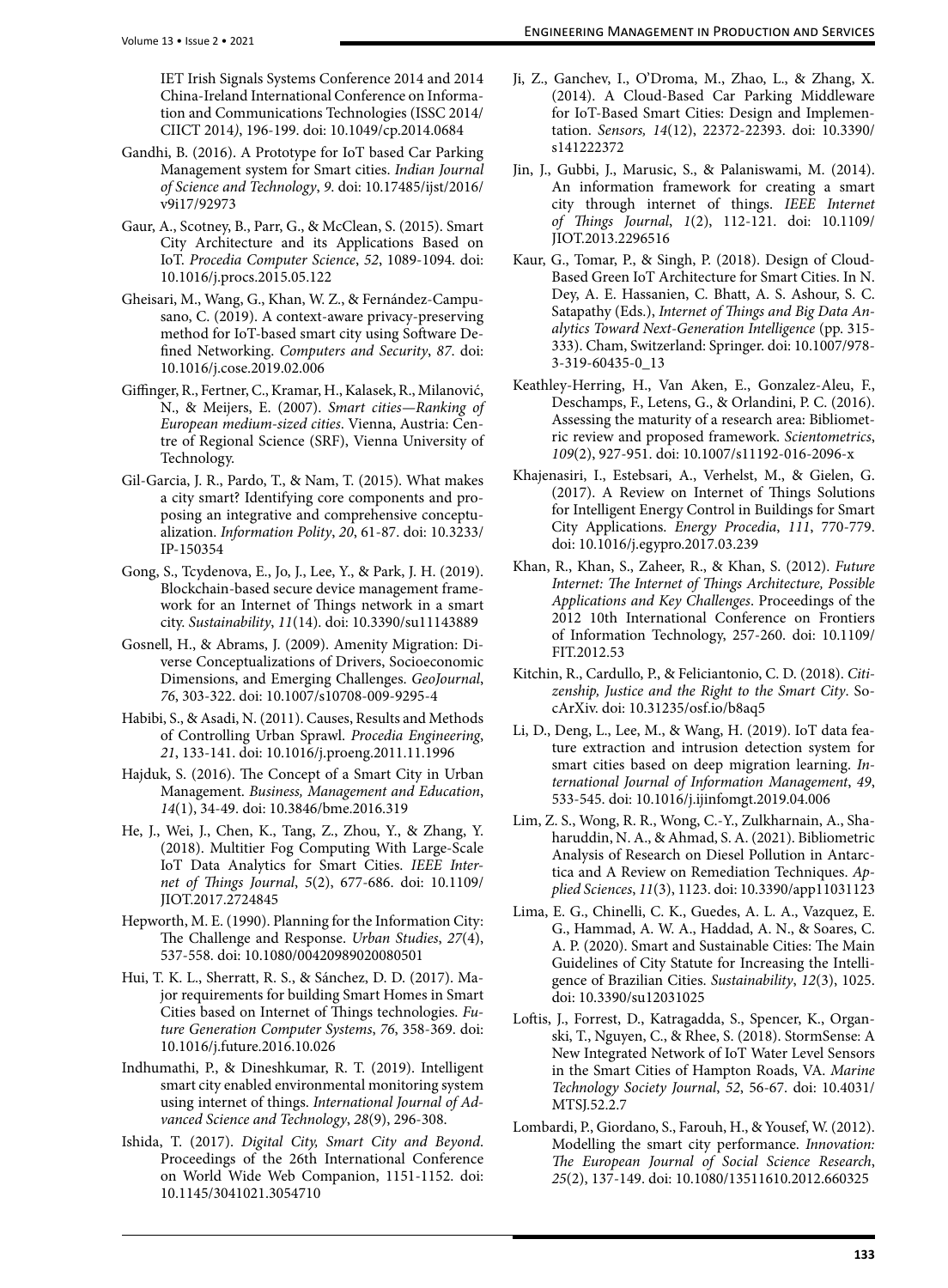- Lynn, T., Endo, P., Ribeiro, A., Barbosa, G., & Rosati, P. (2020). The Internet of Things: Definitions, Key Concepts, and Reference Architectures. In T. Lynn, J. G. Mooney, B. Lee, P. Takako Endo (Eds.), *The Cloud-to-Thing Continuum* (pp. 1-22). Cham, Switzerland: Palgrave Macmillan. doi: 10.1007/978-3-030-41110-7\_1
- Madakam, S. Ramaswamy, R., Tripathi, S. (2015). Internet of Things (IoT): A Literature Review. *Journal of Computer and Communications,* 3(5), 164-173. doi: 10.4236/jcc.2015.35021
- Mahapatra, C., Moharana, A. K., & Leung, V. C. M. (2017). Energy Management in Smart Cities Based on Internet of Things: Peak Demand Reduction and Energy Savings. *Sensors*, *17*(12), 2812. doi: 10.3390/ s17122812
- Malche, T., Maheshwary, P., & Kumar, R. (2019). Environmental Monitoring System for Smart City Based on Secure Internet of Things (IoT) Architecture. *Wireless Personal Communications*, *107*(4), 2143-2172. doi: 10.1007/s11277-019-06376-0
- Masek, P., Masek, J., Frantik, P., Fujdiak, R., Ometov, A., Hosek, J., Andreev, S., et al. (2016). A Harmonized Perspective on Transportation Management in Smart Cities: The Novel IoT-Driven Environment for Road Traffic Modeling. *Sensors*, *16*(11), 1872. doi: 10.3390/ s16111872
- Mehmood, Y., Ahmad, F., Yaqoob, I., Adnane, A., Imran, M., & Guizani, S. (2017). Internet-of-Things-Based Smart Cities: Recent Advances and Challenges. *IEEE Communications Magazine*, *55*(9), 16-24. doi: 10.1109/MCOM.2017.1600514
- Min, K., Yoon, M., & Furuya, K. (2019). A Comparison of a Smart City's Trends in Urban Planning before and after 2016 through Keyword Network Analysis. *Sustainability*, *11*(11), 3155. doi: 10.3390/su11113155
- Miorandi, D., Sicari, S., De Pellegrini, F., & Chlamtac, I. (2012). Internet of things: Vision, applications and research challenges. *Ad Hoc Networks, 10*(7), 1497- 1516. doi: 10.1016/j.adhoc.2012.02.016
- Misbahuddin, S. (2015). *IoT Based Dynamic Road Traffic Management for Smart Cities.* Proceedings of the 12th International conference on High-capacity optical Networks and Enabling/Emerging Technologies (HONET). doi: 10.1109/HONET.2015.7395434
- Mohanty, S. (2016). Everything You Wanted to Know About Smart Cities. *IEEE Consumer Electronics Magazine*, *5*(3), 60-70. doi: 10.1109/MCE.2016.2556879
- Mohbey, K. K. (2017). The role of big data, cloud computing and IoT to make cities smarter. n International *Journal of Society Systems Science, 9*(7), 75 - 88. doi: 10.1504/IJSSS.2017.083615
- Mora, L., Bolici, R., & Deakin, M. (2017). The First Two Decades of Smart-City Research: A Bibliometric Analysis. *Journal of Urban Technology*, *24*(1), 3-27. doi: 10.1080/10630732.2017.1285123
- Moreno-Cano, V., Terroso-Saenz, F., & Skarmeta-Gómez, A. F. (2015). *Big data for IoT services in smart cities.*  Proceedings of the 2015 IEEE 2nd World Forum on Internet of Things (WF-IoT), 418-423. doi: 10.1109/ WF-IoT.2015.7389091
- Nam, T., & Pardo, T. (2011). Conceptualizing smart city with dimensions of technology, people, and institu-

tions. Proceedings of the 12th Annual International Conference on Digital Government Research, 282- 291. doi: 10.1145/2037556.2037602

- Nathan, M., & Vandore, E. (2014). Here Be Startups: Exploring London's 'Tech City' Digital Cluster. *Environment and Planning A: Economy and Space*, *46*(10), 2283-2299. doi: 10.1068/a130255p
- Niñerola, A., Sánchez-Rebull, M.-V., & Hernández-Lara, A.-B. (2019). Tourism Research on Sustainability: A Bibliometric Analysis. *Sustainability*, *11*(5), 1377. doi: 10.3390/su11051377
- Nitti, M., Pilloni, V., Giusto, D., & Popescu, V. (2017). IoT Architecture for a Sustainable Tourism Application in a Smart City Environment. *Mobile Information Systems*, *2017*, 1-9. doi: 10.1155/2017/9201640
- Orłowski C., Sarzyński A., Karatzas K., Katsifarakis N. & Nazarko J. (2017). Adaptation of an ANN-Based Air Quality Forecasting Model to a New Application Area. In D. Król, N. T. Nguyen, K. Shirai (Eds.), *Advanced Topics in Intelligent Information and Database Systems (*pp. 479-488). Cham, Switzerland: Springer. doi: 10.1007/978-3-319-56660-3\_41
- Partridge, H. L. (2004). *Developing a human perspective to the digital divide in the 'smart city'*. Proceedings of the Biennial Conference of Australian Library and Information Association.
- Parysek, J. J. (2015). Miasto w ujęciu systemowym [A systemic approach to the city]. *Ruch Prawniczy, Ekonomiczny i Socjologiczny*, *1*, 27-53.
- Perera, C., Zaslavsky, A., Christen, P., & Georgakopoulos, D. (2014). Sensing as a service model for smart cities supported by Internet of Things. *Transactions on Emerging Telecommunications Technologies, 25*(1), 81-93. doi: 10.1002/ett.2704
- Poongodi, M., Sharma, A., Hamdi, M., Maode, M., & Chilamkurti, N. (2021). Smart healthcare in smart cities: Wireless patient monitoring system using IoT. *The Journal of Supercomputing*. doi: 10.1007/s11227-021- 03765-w
- Pourghebleh, B., & Navimipour, N. (2017). Data aggregation mechanisms in the Internet of things: A systematic review of the literature and recommendations for future research. *Journal of Network and Computer Applications*, *97*. doi: 10.1016/j.jnca.2017.08.006
- Prado, A., Costa, E., Furlani, T., & Yigitcanlar, T. (2016). Smartness that matters: Towards a comprehensive and human-centred characterisation of smart cities. *Journal of Open Innovation: Technology, Market, and Complexity*, *2*(8). doi: 10.1186/s40852-016-0034-z
- Qureshi, K. N., Rana, S. S., Ahmed, A., & Jeon, G. (2020). A novel and secure attacks detection framework for smart cities industrial internet of things. *Sustainable Cities and Society*, *61*. doi: 10.1016/j.scs.2020.102343
- Rashid, M. M., Kamruzzaman, J., Hassan, M. M., Imam, T., & Gordon, S. (2020). Cyberattacks detection in iotbased smart city applications using machine learning techniques. *International Journal of Environmental Research and Public Health*, *17*(24), 1-21. doi: 10.3390/ijerph17249347
- Rathore, M. M., Ahmad, A., Paul, A., & Rho, S. (2016). Urban planning and building smart cities based on the Internet of Things using Big Data analytics.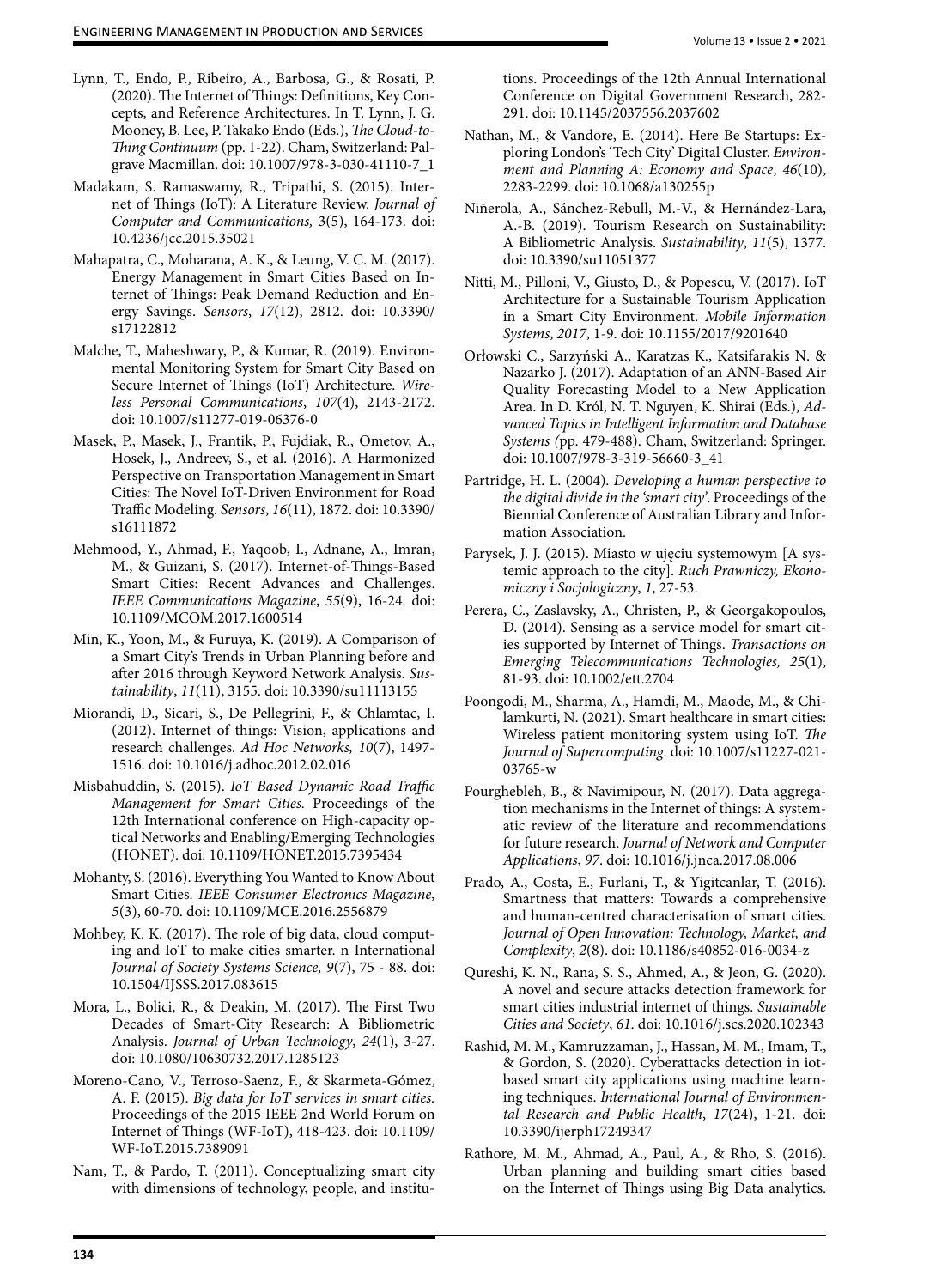*Computer Networks, 101,* 63-80. doi: 10.1016/j.comnet.2015.12.023

- Ratti, C. *Cities and the Fourth Industrial Revolution*. Retrieved from https://deutschland-und-die-welt-2030. de/en/article/cities-and-the-fourth-industrial-revolution/
- Rizwan, P., Suresh, K., & Babu, M. R. (2016). *Real-time smart traffic management system for smart cities by using Internet of Things and big data*. Proceedings of the 2016 International Conference on Emerging Technological Trends (ICETT), 1-7. doi: 10.1109/ ICETT.2016.7873660
- Roberts, B. (2015). *The Third Industrial Revolution: Implications for Planning Cities and Regions*. Urban Frontiers Working Paper 1, 1-22.
- Romanowski, R., & Lewicki, M. (2018). Internet of Things in the Smart City Concept. *Roczniki Kolegium Analiz Ekonomicznych/Szkoła Główna Handlowa*, *49*, 97- 111.
- Romero, C., Díaz Barriga, J., & Rodríguez Molano, J. (2016). Big Data meaning in the architecture of IoT for Smart Cities. In Tan Y., Shi Y. (Eds.), *Data Mining and Big Data* (pp. 457-461)*.* Cham, Switzerland: Springer. doi: 10.1007/978-3-319-40973-3\_46
- Rossi, C., Gaetani, M., & Defina, A. (2016). AURORA: An Energy Efficient Public Lighting IoT System for Smart Cities. *Performance Evaluation Review*, *44*(2), 76-81. doi: 10.1145/3003977.3004000
- Rudewicz, J. (2019). Przemysł i technologie wobec wdrożenia wizji miasta inteligentnego (smart city) [Industry and Technologies in the Context of Implementing Smart City Concept]. *Prace Komisji Geografii Przemysłu Polskiego Towarzystwa Geograficznego, 33*(4), 195-212. doi: 10.24917/20801653. 334.12
- Saad, S. M., Adnan, Y. M., Hamzah, H., Daud, M. N., Alias, A., & Dali, M. M. (2014). City Development Concepts for Sustainable Development. *International Surveying Research Journal*, *4*(2), 1-21.
- Sadhukhan, P. (2017). *An IoT-based E-parking system for smart cities*. Proceedings of the 2017 International Conference on Advances in Computing, Communications and Informatics (ICACCI), 1062-1066. doi: 10.1109/ICACCI.2017.8125982
- Sakhardande, P., Hanagal, S., & Kulkarni, S. (2016). *Design of disaster management system using IoT based interconnected network with smart city monitoring*. Proceedings of the *2016 International Conference on Internet of Things and Applications (IOTA)*, 185-190. doi: 10.1109/IOTA.2016.7562719
- Sanchez, L., Muñoz, L., Galache, J. A., Sotres, P., Santana, J. R., Gutierrez, V., Ramdhany, R., Gluhak, A., Krco, S., Theodoridis, E., & Pfisterer, D. (2014). SmartSantander: IoT experimentation over a smart city testbed. *Computer Networks, 61*, 217-238. doi: 10.1016/j.bjp.2013.12.020
- Sarkar, N. I., & Gul, S. (2021). Green Computing and Internet of Things for Smart Cities: Technologies, Challenges, and Implementation. In B. Balusamy, N. Chilamkurti, & S. Kadry (Eds.), *Green Computing in Smart Cities: Simulation and Techniques* (pp. 35-50). Cham, Switzerland: Springer International Publishing. doi: 10.1007/978-3-030-48141-4\_3
- Scott, A. J., & Storper, M. (2015). The Nature of Cities: The Scope and Limits of Urban Theory. *International Journal of Urban and Regional Research*, *39*(1), 1-15. doi: 10.1111/1468-2427.12134
- Sethi, P., & Sarangi, S. R. (2017). Internet of Things: Architectures, Protocols, and Applications. *Journal of Electrical and Computer Engineering,* 9324035. doi: 10.1155/2017/9324035
- Shah, J., & Mishra, B. (2016). *IoT enabled Environmental Monitoring System for Smart Cities*. Proceedings of the 2016 International Conference on Internet of Things and Applications (IOTA), 383-388. doi: 10.1109/IOTA.2016.7562757
- Shah, S. A., Seker, D. Z., Rathore, M. M., Hameed, S., Ben Yahia, S., & Draheim, D. (2019). Towards Disaster Resilient Smart Cities: Can Internet of Things and Big Data Analytics Be the Game Changers? *IEEE Access*, *7*, 91885-91903. doi: 10.1109/ACCESS.2019.2928233
- Sharma, A., Singh, P. K., & Kumar, Y. (2020). An integrated fire detection system using IoT and image processing technique for smart cities. *Sustainable Cities and Society*, *61,* 102332. doi: 10.1016/j.scs.2020.102332
- Sharma, M., Joshi, S., Kannan, D., Govindan, K., Singh, R., & Purohit, H. C. (2020). Internet of Things (IoT) adoption barriers of smart cities' waste management: An Indian context. *Journal of Cleaner Production*, *270,* 122047. doi: 10.1016/j.jclepro.2020.122047
- Shen, M., Tang, X., Zhu, L., Du, X., & Guizani, M. (2019). Privacy-Preserving Support Vector Machine Training over Blockchain-Based Encrypted IoT Data in Smart Cities. *IEEE Internet of Things Journal*, *6*(5), 7702-7712. doi: 10.1109/JIOT.2019.2901840
- Shin, D.-H. (2009). Ubiquitous city: Urban technologies, urban infrastructure and urban informatics. *Journal of Information Science*, *35*(5), 515-526. doi: 10.1177/0165551509100832
- Sikder, A. K., Acar, A., Aksu, H., Uluagac, A. S., Akkaya, K., & Conti, M. (2018). *IoT-enabled smart lighting systems for smart cities.* Proceedings of the 2018 IEEE 8th Annual Computing and Communication Workshop and Conference (CCWC), 639-645. doi: 10.1109/CCWC.2018.8301744
- Sikora-Fernandez, D., & Stawasz, D. (2016). The Concept Of Smart City In The Theory And Practice Of Urban Development Management. *Romanian Journal of Regional Science*, *10*(1), 86-99.
- Stawasz, D., Sikora-Fernandez, D., & Turała, M. (2012). Koncepcja smart city jako wyznacznik podejmowania decyzji związanych z funkcjonowaniem i rozwojem miasta [Smart city concept as a factor for decision making in city management and development]. *Zeszyty Naukowe. Studia Informatica/Uniwersytet Szczeciński*, *29.*
- Strauss, R. E., Schoder, D., & Müller, G. (1996). Wired Cities—Opportunities for small and medium sized cities on the Information Highway. In N. Terashima & E. Altman (Eds.), *Advanced IT Tools* (pp. 3-10)*.*  Boston, United States: Springer. *doi:* 10.1007/978-0- 387-34979-4\_1
- Streitz, N. (2015). *Citizen-Centred Design for Humane and Sociable Hybrid Cities*. Hybrid City 2015: Data to the People, Proceedings of the 3rd International Biennial Conference, 17-20.